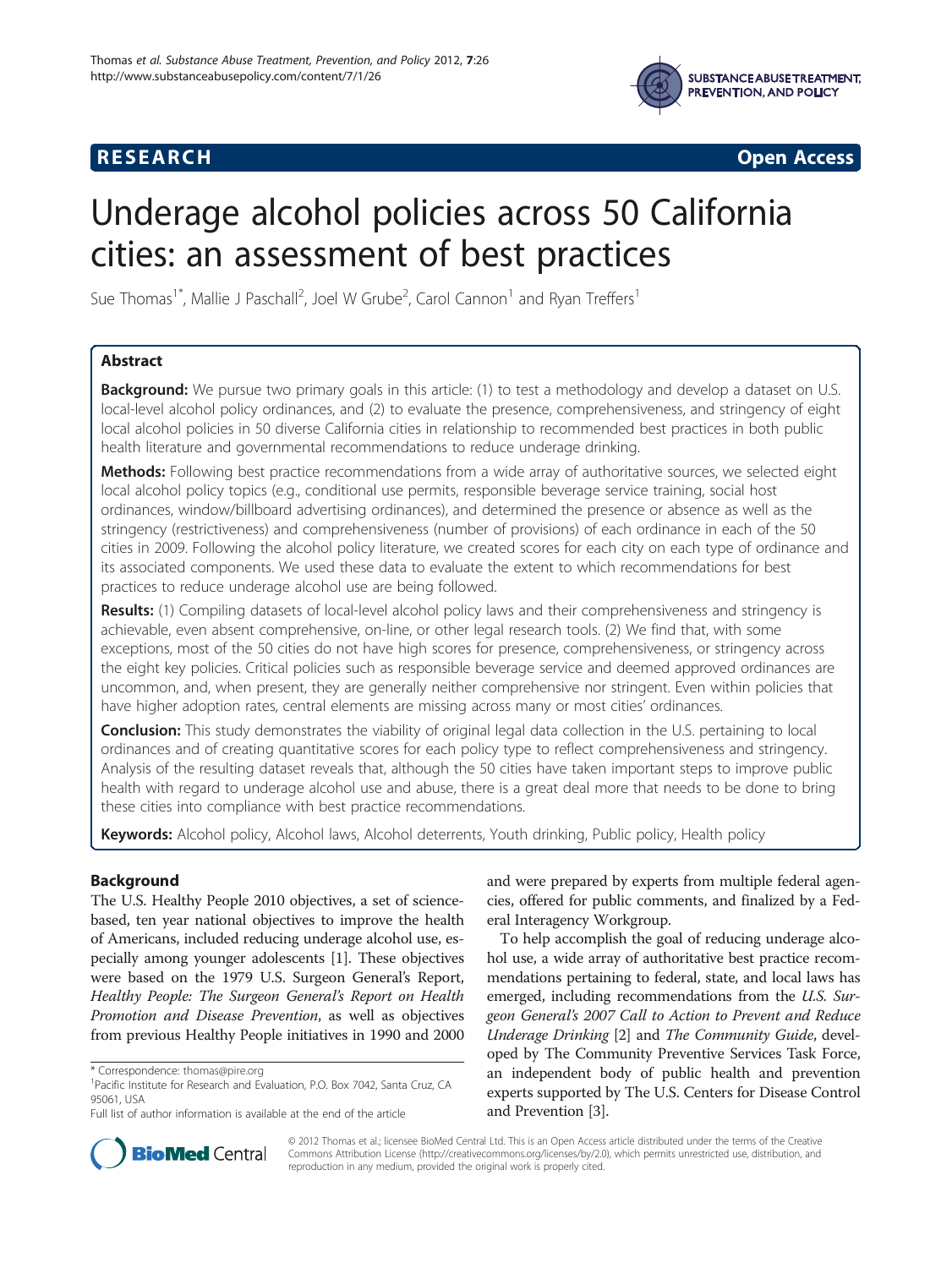Epidemiological studies indicate that the prevalence of past-year and past-30-day alcohol use among underage youth in the U.S. has declined very little since the late 1990s [[4](#page-11-0)]. According to the 2010 Monitoring the Future survey (a long-term epidemiological survey of trends in licit and illicit drug use among Americans funded by the U.S. National Institute on Drug Abuse), alcoholic beverages are among the most widely used psychoactive substances by American young people. For example, in 2010, the proportions of 8th, 10th, and 12th graders who reported drinking at least one alcoholic beverage in just the 30-day period prior to the survey were 14%, 29%, and 41%, respectively. Binge drinking rates (defined as consuming five or more drinks in a row) for a prior two week interval were 7.2%, 16.3%, and 23.2% for grades 8, 10, and 12, respectively. And perceived availability was at very high levels: 90% of twelfth graders reported that it would be fairly easy or very easy for them to get alcohol [\[5\]](#page-11-0).

The harms associated with underage alcohol use are extensive and include youth-drunk driving crashes and fatalities. Additional harms related to underage drinking include other unintentional injuries such as poisonings, drownings, falls, and burns; alcohol-related suicides, homicides, rapes, robberies, and other assaults; risky sexual activity; and longer-term physical and emotional impairments resulting from alcohol use and abuse [\[6-9\]](#page-11-0). Finally, the annual social cost of underage drinking in the U.S. in 2006 has been reported by the Centers for Disease Control (CDC) to be \$224 billion or approximately \$1.90 per drink [\[10](#page-11-0)]. In light of these statistics, preventing drinking and drinking problems among youth remains a high priority.

### Alcohol policy: the importance of the law

In the U.S., policies pertaining to the manufacture, sale, and use of alcohol are established by the federal, state, and local governments. The legal basis for federal and state regulation of alcohol comes from the U.S. Constitution. The 21st Amendment (1933) repealed prohibition and granted states power to regulate alcoholic beverages by permitting them to determine the rules of importation or sale; the structure of distribution; and alcohol sale and possession. Nevertheless, the 21<sup>st</sup> Amendment does not preclude the federal government from regulating alcohol via the Commerce Clause of the Constitution which grants Congress the authority to regulate commerce among the states. Additionally, Congress can use its constitutional taxing power to assess and collect alcoholic beverage taxes. Finally, the federal government can influence state alcohol policy by offering financial incentives for states to enact certain types of laws. This is why all U.S. states currently prohibit underage purchase and consumption of alcohol. Had they not enacted such laws, states would have forfeited a portion of their federal highway funding. With respect to local government control of alcohol policy, states vary in the nature of the authority allocated to them. In many states, local governments enact laws (ordinances) to regulate the sale and distribution of alcohol within their jurisdictions. In other states, alcohol control is retained at the state level with little or no leeway accorded to localities [\[9](#page-11-0)].

Federal, state, and local policy approaches to prevention are frequently advocated as among the best tools available to reduce youth access to alcohol, drinking, and drinking problems in the U.S. [\[11-13\]](#page-11-0). Broadly defined, alcohol policy includes the following components: formal legal and regulatory mechanisms, rules, and procedures for reducing the consumption of alcohol or risky drinking behaviors, and enforcement of these measures [[14](#page-12-0)-[17\]](#page-12-0). The purpose of such policies is to increase the costs to young people for obtaining, possessing, and consuming alcohol, and to adults for providing alcohol to minors. Such policies may also reinforce community norms against underage drinking and against providing alcohol to youth.

Typically, studies of alcohol policy effectiveness among youth in the United States focus on the federal and state levels, especially on the effects of the 1984 National Minimum Drinking Age Act (MLDA), which required states to enact a minimum age of 21 years for purchase or public possession of alcohol or risk losing federal highway funds. Since 1987, the minimum legal drinking age has been 21 years of age in all 50 states and the District of Columbia. A broad range of studies illuminates the fact that increasing the MLDA significantly decreases drinking and drinking problems among young people [\[18-22\]](#page-12-0).

Yet, as is the case with any set of policies, including the MLDA, those intended to reduce underage drinking and the harms associated with it vary widely as to their presence, specificity, and comprehensiveness. Arguably, ceteris paribus, having a policy is better than having no policy, but weak ones are likely to have fewer positive effects than strong policies.

In contrast to a nuanced theoretical and practice approach to studying underage or adult drinking laws, the majority of prior studies on the effects of alcohol control policies have used "presence/absence" indicators of policies rather than measures reflecting policy comprehensiveness (number of provisions) and stringency (restrictiveness). Still, a few recent studies have attempted to address this limitation. Importantly, Brand et al. [[23](#page-12-0)] developed an Alcohol Policy Index (API) to gauge the strength of alcohol control policies in 30 countries based on 16 policy topics comprising five domains: alcohol availability, drinking context, price, advertising, and motor vehicles. The authors found that the overall API was inversely associated with per capita alcohol consumption in the 30 countries. A more recent study by Paschall, Grube and Kypri [[24\]](#page-12-0) found that the overall API score, and the alcohol availability domain rating in particular, were inversely related to national prevalence rates of any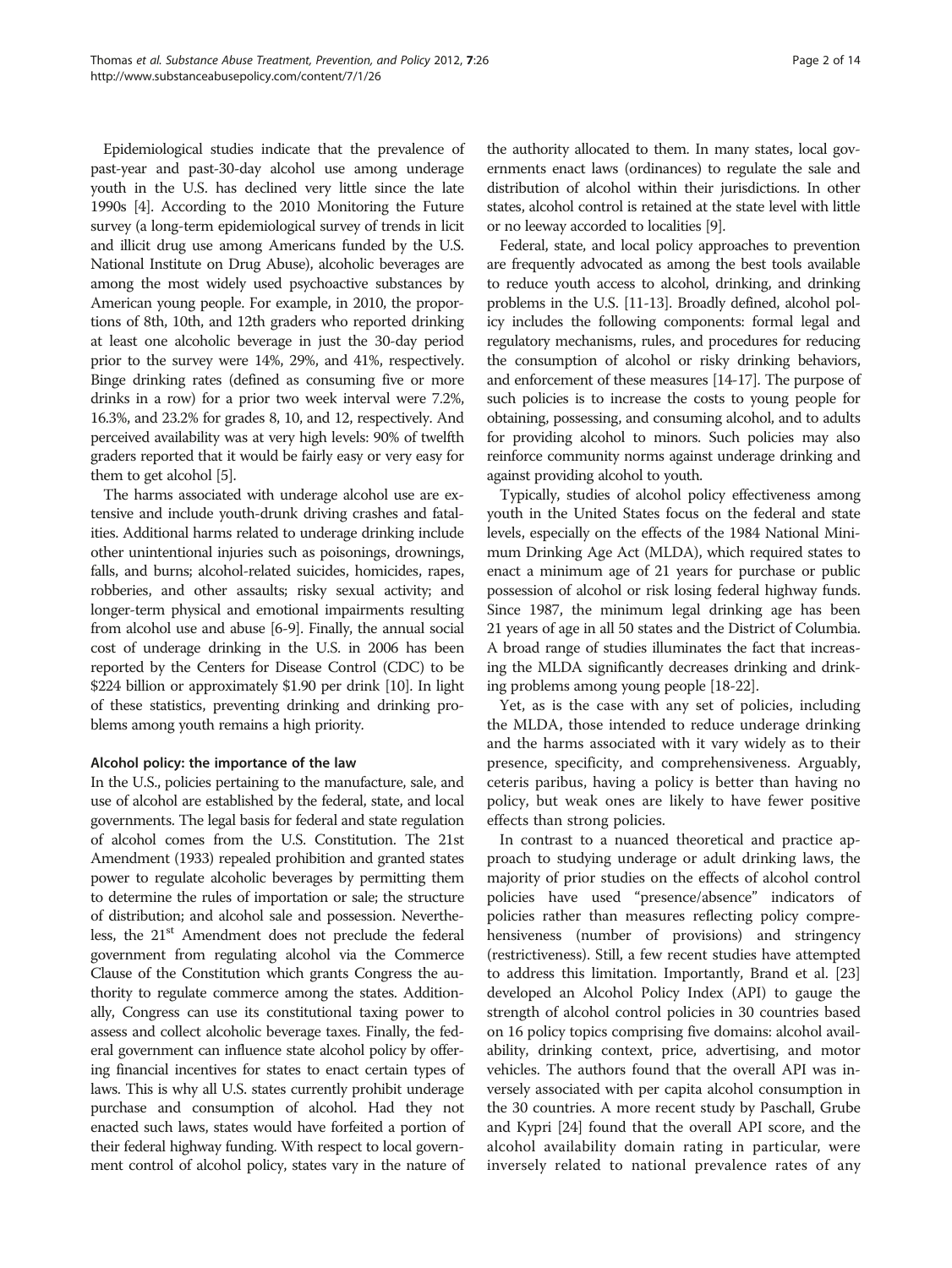past-30-day alcohol use and frequent alcohol consumption among adolescents.

At the U.S. state level, Fell et al. [[25,26\]](#page-12-0) examined relationships between comprehensiveness and stringency ratings of an array of state alcohol policies and traffic crashes and fatalities among underage drivers (< 21 years old). Results indicated that stronger laws prohibiting underage possession and purchase were associated with an 11.2% reduction over time in the ratio of underage drinking to nondrinking drivers in fatal traffic crashes, and stronger laws restricting the use of fake identifications by minors were associated with a 7.3% decrease in the percentage of underage drivers under the influence of alcohol in fatal crashes. More recently, Ringwalt and Paschall [\[27](#page-12-0)] examined associations between U.S. state beer keg registration policy ratings and state-level prevalence estimates of past-30-day binge drinking, driving after drinking, and riding with a drinking driver among adolescents. Correlational analyses indicated significant inverse associations between more comprehensive and stringent keg registration policies and all three of these behaviors.

Internationally, a systematic review of 33 evaluations of minimum drinking age (MLDA) laws in the United States, Canada, and Australia found a median decline of 16% in crash-related outcomes for the targeted age groups following increases in the MLDA [\[28\]](#page-12-0). Conversely, increases in alcohol-related traffic crash injuries and traffic crash hospitalizations among youth were found after the drinking age in New Zealand was lowered from 20 to 18 years [[29](#page-12-0)].

Much less research exists on the effectiveness of local level policy efforts–despite the fact that local communities may be particularly important for policy interventions. Although alcohol control is primarily a state responsibility in the U.S., many states permit cities and counties to enact alcohol ordinances that are more restrictive than those required by state law as long as they don't contradict those laws. In California, the site of the research reported here, the state Constitution provides that the state has "the exclusive right and power to license and regulate the manufacture, sale, purchase, possession and transportation of alcoholic beverages." [\[30](#page-12-0)].

Within the constitutional context, the State Alcoholic Beverage Control Act specifies the types of alcohol outlets and licenses, restricting their location and number to some degree, and providing minimum standards for operation. Nonetheless, California localities can regulate alcohol as both the state legislature and the courts recognize that interests of cities and counties overlap with state interests. Using local zoning, land use, and police powers, cities and counties may enact a range of ordinances and regulations such as, but not limited to, conditional use permit policies, deemed approved ordinance policies, and responsible beverage service (RBS) training policies. The extent to which elements of these policies may apply to new or existing

alcohol outlets is also prescribed by California state law: greater latitude is accorded to localities with respect to new outlets than to outlets that existed prior to enactment of any local ordinance or regulation (see, for example, Ventura County Behavioral Health Department Publication 2007 [[31](#page-12-0)]). Despite restrictions on what localities in California may enact with regard to the regulation of alcohol, localities have a host of policy tools at their disposal. Hence, local policy enactment is a potentially important tool for reducing underage drinking and drinking problems.

Extant local-level research indicates that there is considerable variability in alcohol policy and enforcement directed at adults and minors [\[32-36\]](#page-12-0). In a study focusing specifically on California communities, Wittman and Hilton analyzed the experiences of these communities' preventive use of local alcohol-related ordinances in the 1980s [\[37\]](#page-12-0). Their 1984 survey of planning directors in all California cities with planning and zoning departments revealed relatively high levels of concern regarding alcohol outlet problems, but lower regulation activity generally. For example, conditional use permits (CUPs) for on-sale only outlets that regulate outlet distance from schools, hours of sale, and adequate lighting (among other policy elements), were present in only 29% of cities and 30% for on- and off-sale outlets. This type of outlet regulation was most common in larger cities and in communities with higher levels of urbanicity. It is clear from this survey that much more was needed to achieve greater reductions in the harms associated with alcohol use and abuse, including those found among minors.

To the extent that research has addressed issues of effectiveness of local alcohol policy ordinances on reductions in drinking and its associated harms, available findings, some cross-sectional and some longitudinal, generally indicate a positive relationship between policy and public health improvements. For example, several studies have found that restricting outlet density can affect alcohol consumption and problems [[38](#page-12-0)-[44](#page-12-0)]. In one of the few studies focused on outlet density and its effects on youth drinking, [\[45](#page-12-0)] outlet density was found to be positively related to frequency of driving after drinking and riding with drinking drivers among 16 to 20-year-old youth.

Recent systematic reviews suggest that other local policies, when sufficiently implemented and enforced, can be effective in reducing excessive alcohol consumption and related harms. Potentially effective local policies include dram shop liability [\[46,47](#page-12-0)], restrictions on hours and days of alcohol sales, [\[48,49](#page-12-0)] and restrictions on outlet density [\[50](#page-12-0)].

A number of studies have investigated the effectiveness of responsible beverage service training programs (RBS) [[51](#page-12-0)-[53\]](#page-12-0). Paschall et al. [\[52\]](#page-12-0) found that outlets participating in Oregon's Responsible Vendor Program, a comprehensive ]program that includes RBS, were less likely to sell alcohol to underage-appearing buyers than non-participating outlets. Other studies indicate that RBS training can increase checks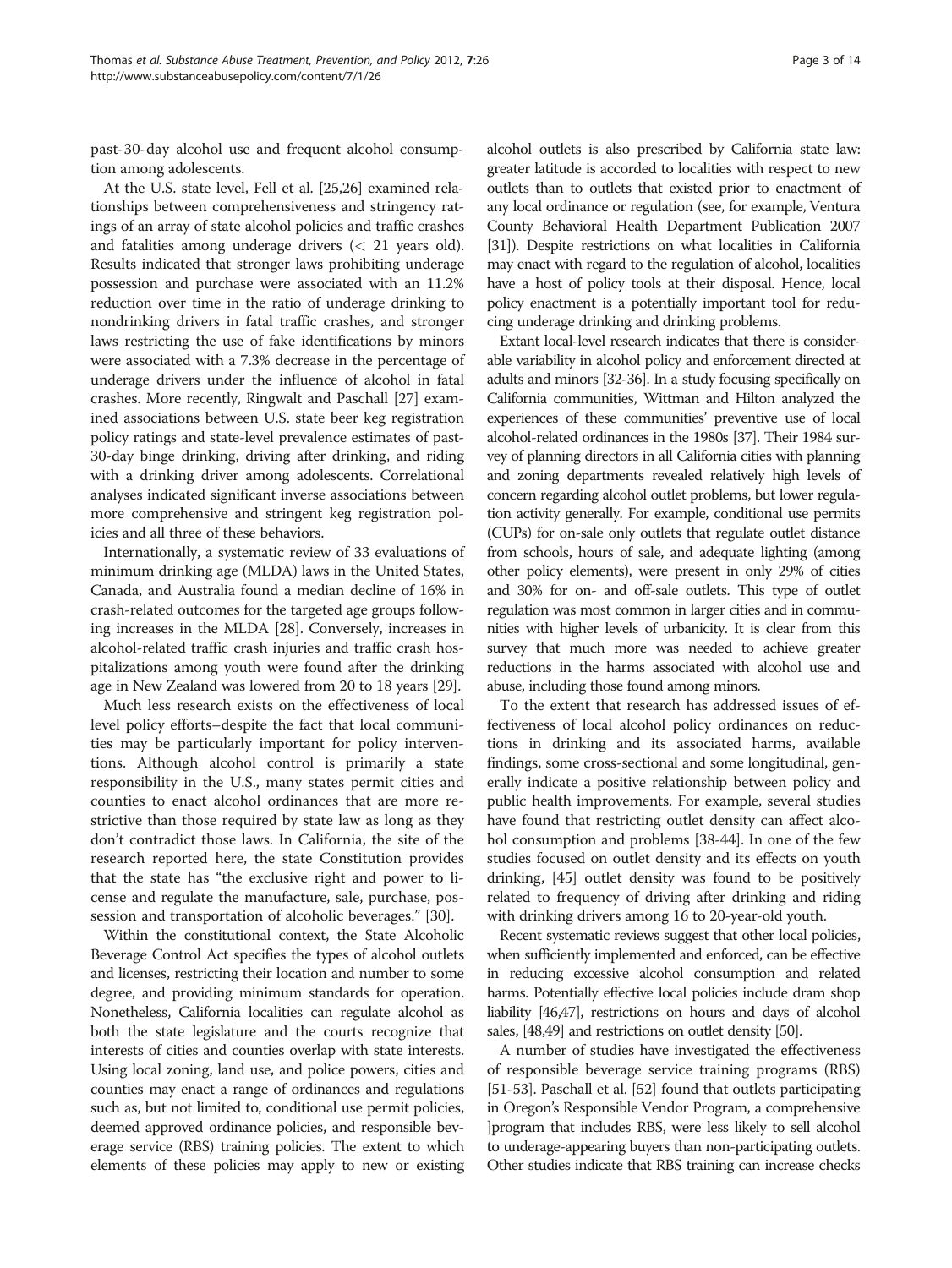<span id="page-3-0"></span>on age identification and reduce alcohol sales to minors [[54](#page-12-0)]. On the other hand, a systematic review of studies on RBS concluded that, although there was some evidence that interventions in bars could reduce bar staff injuries and possibly aggression, there was not sufficient evidence to ascertain that these interventions reduce drinkingrelated injuries overall [\[55\]](#page-12-0).

Despite findings suggesting that local alcohol policies can be effective generally in reducing alcohol availability to youth, underage drinking and drinking problems in California and in other locations, there is a dearth of research addressing the extent to which local jurisdictions have enacted a broad range of recommended policies, and the degree to which those policies conform to best practices standards in both public health literature and governmental calls to action. As a result, extant research may underestimate the effectiveness of policy approaches. These are important considerations as weak laws may impede the goal of reducing the harms associated with underage drinking.

Accordingly, in the study presented here, we sought to expand the scope of research on local-level alcohol laws directed toward reduction in youth drinking in two ways. First, we tested a methodology and created an original, comparative dataset on local-level alcohol policy ordinances in California across multiple policy topics. Most of the research on the local level, either in California or elsewhere, has not focused on widespread data collection that includes multiple cities and multiple types of policy. This is likely due to the fact that, unlike for state or federal laws in the U. S., no comprehensive, reliable, searchable database currently exists for local laws across the nation. The extent to which reliable and valid alternatives can be found improves the ability for researchers to test theories of the importance of policy adoption to reduction of underage drinking.

Our second goal was to evaluate the presence, comprehensiveness (number of provisions), and stringency (restrictiveness) of eight local alcohol policies in 50 diverse California cities. These eight policies (conditional

| CONDITIONAL USE PERMITS (CUPs)                                     | In California, state government has the exclusive right over alcohol sales licenses. However,<br>local governments have authority to regulate land use to protect health, welfare and safety.<br>To reduce problems related to the density of alcohol outlets (noise, loitering, vandalism,<br>littering, assault and battery, underage purchasing of alcohol, and more), localities use CUPs<br>to regulate retail alcohol sales. CUPs may require that licensed establishments be a minimum<br>distance from schools, parks, or churches; limit alcohol sales to certain hours; maintain<br>nighttime lighting; and take action to prevent nuisance, and criminal activities on or in<br>close proximity to the premises. |
|--------------------------------------------------------------------|-----------------------------------------------------------------------------------------------------------------------------------------------------------------------------------------------------------------------------------------------------------------------------------------------------------------------------------------------------------------------------------------------------------------------------------------------------------------------------------------------------------------------------------------------------------------------------------------------------------------------------------------------------------------------------------------------------------------------------|
| DEEMED APPROVED ORDINANCES (DAOs)                                  | DAOs use the same zoning authority to apply CUP-equivalent standards to pre-existing<br>alcohol outlets. Outlets in existence at the time CUPs have been enacted are exempted<br>from CUP requirements. However, DAOs require these pre-existing outlets to meet the<br>same types of standards as those governed by CUPs.                                                                                                                                                                                                                                                                                                                                                                                                  |
| RESPONSIBILE BEVERAGE SERVICE<br>TRAINING (RBS)                    | RBS Training ordinances establish mandatory or voluntary compliance with merchant education<br>and server action standards to ensure compliance with prohibitions on serving minors or<br>intoxicated persons. These ordinances may require that licensees, managers, servers, or other<br>employees attend RBS training.                                                                                                                                                                                                                                                                                                                                                                                                   |
| PROHIBITIONS ON HOSTING UNDERAGE<br>DRINKING PARTIES (SOCIAL HOST) | Social host ordinances hold individuals responsible for underage drinking events on<br>property they own, lease, or otherwise control. Social host ordinances may be general,<br>applying to all individuals, or they may have provisions that are specific to underage drinking.<br>They are also often closely linked to other laws prohibiting furnishing alcohol to minors, but<br>social host ordinances apply without regard to who furnishes the alcohol. Criminal or civil<br>penalties may apply to social host violations.                                                                                                                                                                                        |
| LIMITATIONS ON WINDOW ADVERTISING<br>OF ALCOHOL                    | These ordinances restrict the size and placement of window advertisements in stores by<br>mandating a maximum percentage of total window space that can be covered<br>generally by advertisements or specifically by alcohol ads.                                                                                                                                                                                                                                                                                                                                                                                                                                                                                           |
| LIMITATIONS ON BILLBOARDS AND<br>OTHER OUTDOOR ALCOHOL ADVERTISING | Policies that ban all outdoor advertising or limit outdoor advertising of alcoholic beverages,<br>particularly ads exposing minors to alcohol messages. Included in these types of ordinances<br>are bans on ads on public transportation, such as trains and buses, bus shelters, parks,<br>billboards, supermarket carts, parking structures, near schools and residential areas, and at<br>community events such as sporting events, concerts, and street fairs.                                                                                                                                                                                                                                                         |
| PROHIBITIONS ON PUBLIC DRINKING                                    | These are crimes defined as consuming or possessing alcoholic beverages in public. Public<br>intoxication ordinances generally do not depend on specific blood alcohol content levels;<br>instead, they rely on the physical possession of alcohol.                                                                                                                                                                                                                                                                                                                                                                                                                                                                         |
| RESTRICTIONS ON ALCOHOL AVAILABILITY<br>FOR SPECIAL EVENTS         | Alcohol restrictions at special events, such as concerts, street fairs, and sporting events,<br>control the availability and use of alcohol at these venues. Restrictions can include complete<br>bans on consumption, warning signs about the dangers of alcohol consumption, mandates<br>to establish separate drinking areas into which minors are prohibited, mandatory RBS training<br>for servers, alcohol purchase limitations, and retention of security staff.                                                                                                                                                                                                                                                     |

### Table 1 Local policies and their definitions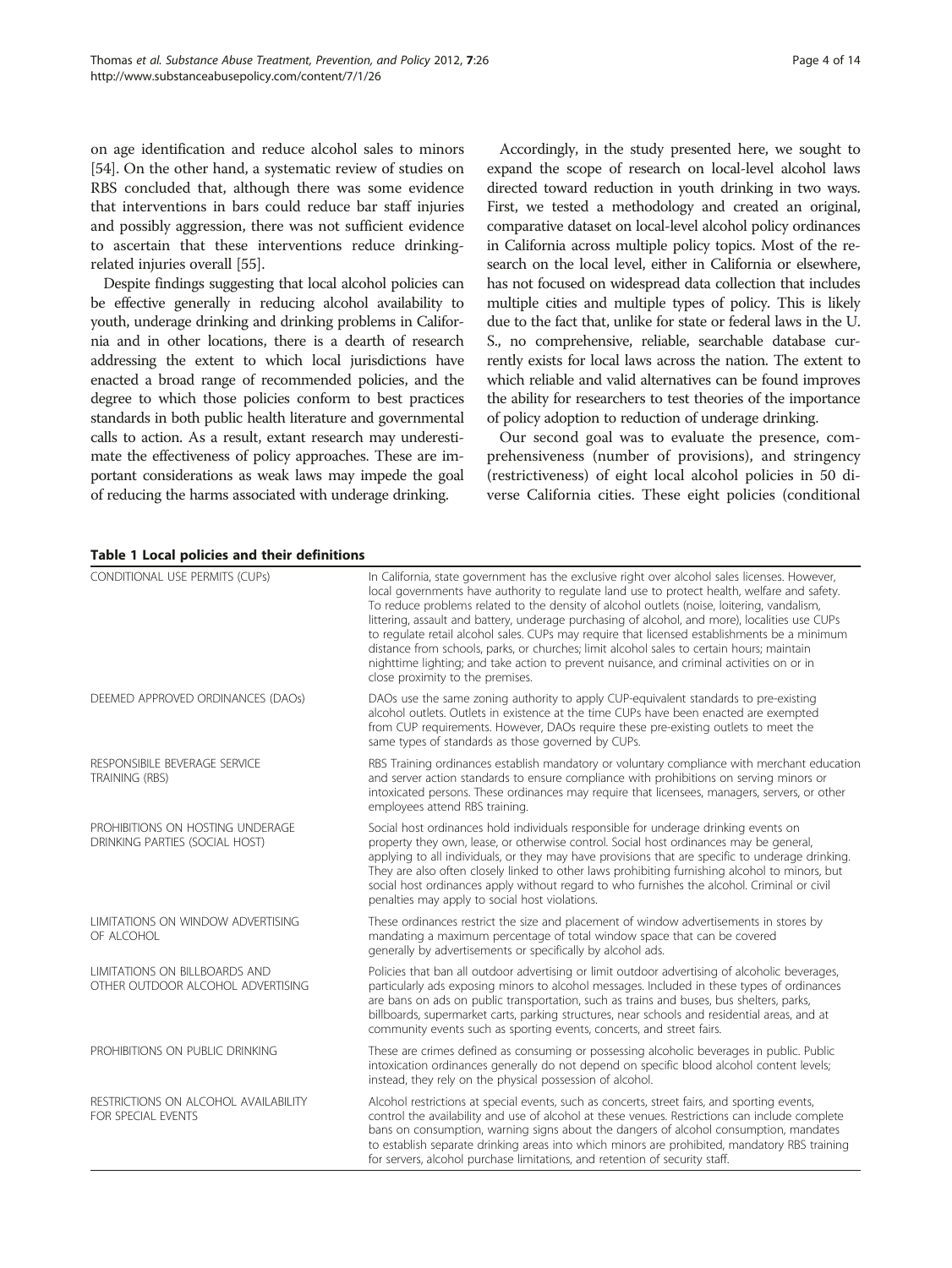use permits for new establishments selling or serving alcohol [CUPs], deemed approved ordinances [DAOs] for existing establishments selling or serving alcohol, regulations on outdoor advertising/billboards of alcoholic beverages, regulations on public drinking, responsible beverage service [RBS] training requirements, social host policies, special outdoor events policies, and regulations on window advertising), were chosen to represent the range of available local efforts as well as to reflect a wide array of authoritative best practice recommendations to reduce underage drinking. The choice of California rested on the size and diversity of the state as well as the comparatively large amount of prior local-level research focused there, upon which this study could build.

### Methods: data sources and policy ratings

Our sources of authoritative best practice recommendations to reduce underage drinking included the U.S. Surgeon General's 2007 Call to Action to Prevent and Reduce Underage Drinking; the Community Guide developed by The Community Preventive Services Task Force [\[3](#page-11-0)], an independent body of public health and prevention experts (supported by The U.S. Centers for Disease Control and Prevention); a host of model ordinances; and peer-review policy research pertaining to the effects of existing state and federal law (see Table [1](#page-3-0) for complete list of sources). The review of these sources resulted in the selection of eight local alcohol policy topics and helped us determine the presence or absence as well as the stringency (restrictiveness) and comprehensiveness (number of provisions) of each ordinance in each city in 2009. These policies are as follows and are explained in some detail in Table 2; the

specific policy elements within each policy topic appear in Table [3:](#page-5-0)

- Conditional use permits (CUPs) required for new establishments selling or serving alcohol that regulate such conditions as hours of operation, types of alcoholic beverages that can be served, and outdoor lighting requirements;
- Deemed approved ordinances (DAOs) for preexisting establishments selling or serving alcohol;
- Outdoor advertising/billboards of alcoholic beverages ordinances;
- Public drinking ordinances;<br>• Responsible beverage servic
- Responsible beverage service (RBS) training required for staff of establishments selling or serving alcohol;
- Social host policies mandating criminal and/or civil sanctions of hosts of underage drinking parties;
- Special outdoor events policies governing alcohol service and consumption at such events such as street fairs;
- Window advertising of alcoholic beverages provisions.

Next, to reflect the elements critical to comprehensiveness and stringency of each type of ordinance, we assigned scores to each policy element. These scores are based on a recent coding scheme to assess the strength of 16 U.S. state-level underage drinking laws [\[25,26](#page-12-0)]. This scoring system assigns points for policies that deter young people from using alcohol. A value of zero corresponds with a state not having a law on a particular policy topic, and higher values represent stronger laws. Because localities can, in many cases, pass ordinances on

|  | Table 2 Sources for policy and variable selection |  |
|--|---------------------------------------------------|--|
|  |                                                   |  |

| Source                                                                                                                                                                                                                                                                                                                                                                                                                                                                                                                                                                                                                                                                                                                                                                                                                                                                                                                | Year(s)    |
|-----------------------------------------------------------------------------------------------------------------------------------------------------------------------------------------------------------------------------------------------------------------------------------------------------------------------------------------------------------------------------------------------------------------------------------------------------------------------------------------------------------------------------------------------------------------------------------------------------------------------------------------------------------------------------------------------------------------------------------------------------------------------------------------------------------------------------------------------------------------------------------------------------------------------|------------|
| 1. The U.S. Surgeon General's Call to Action to Prevent and Reduce Underage Drinking (Goals 1,2,4 and 6)                                                                                                                                                                                                                                                                                                                                                                                                                                                                                                                                                                                                                                                                                                                                                                                                              | 2007       |
| 2. The Community Guide by The Community Preventive Services Task Force                                                                                                                                                                                                                                                                                                                                                                                                                                                                                                                                                                                                                                                                                                                                                                                                                                                | 2011       |
| 3. The U.S. Substance Abuse and Mental Health Services Administration (SAMHSA)'s Inter-Agency Coordinating<br>Committee on Preventing Underage Drinking (ICCPUD) Report to Congress on Plans for Combating Underage Drinking [56]                                                                                                                                                                                                                                                                                                                                                                                                                                                                                                                                                                                                                                                                                     | 2004       |
| 4. The Institutes of Medicine (IOM) Report on Reducing Underage Drinking                                                                                                                                                                                                                                                                                                                                                                                                                                                                                                                                                                                                                                                                                                                                                                                                                                              | 2003       |
| 5. Model Ordinances on CUPs and DAOs - Pacific Institute for Research and Evaluation (PIRE)[57]                                                                                                                                                                                                                                                                                                                                                                                                                                                                                                                                                                                                                                                                                                                                                                                                                       | 2007; 2008 |
| 6. Model Social Host Ordinance (PIRE) [58]                                                                                                                                                                                                                                                                                                                                                                                                                                                                                                                                                                                                                                                                                                                                                                                                                                                                            | 2005       |
| 7. Best Practices Reports on Regulatory Strategies for Preventing Youth Access to Alcohol (PIRE/U.S. Office of<br>Juvenile Justice and Delinguency Prevention (OJJDP)                                                                                                                                                                                                                                                                                                                                                                                                                                                                                                                                                                                                                                                                                                                                                 | 1999       |
| 8. Best Practices Report on Using Local Land Use Powers to Prevent Underage Drinking (PIRE/OJJDP)                                                                                                                                                                                                                                                                                                                                                                                                                                                                                                                                                                                                                                                                                                                                                                                                                     | 2000       |
| 9. Center on Alcohol Marketing and Youth (CAMY) Report on Alcohol Advertising Laws [59]                                                                                                                                                                                                                                                                                                                                                                                                                                                                                                                                                                                                                                                                                                                                                                                                                               | 2003       |
| 10. Myths and Realities about Drinking in America (PIRE/OJJDP [60])                                                                                                                                                                                                                                                                                                                                                                                                                                                                                                                                                                                                                                                                                                                                                                                                                                                   | 2002       |
| 11. Empirical Research Literature on Alcohol Policy at U.S. federal, state, and local levels including: Barry et al. 2004 [61];<br>Dent et al. 2005 [62]; Dills 2010 [63]; Fell et al. 2008, 2009 [25,26]; Forster et al. 1994,1995 [32,64]; Freisthler et al. 2003[51];<br>Grube 2005 [14]; Grube and Nygaard 2005 [16]; Gruenewald et al. 2002 [40]; Holder et al. 1997 [65]; Laixuthai and<br>Chaloupka 1993 [66]; Mosher et al. 2002 [34]; O'Malley and Wagenaar 1991 [20]; Paschall et al. 2007 [50]; Stout et al. 2000 [67];<br>Toomey and Wagenaar 2002 [54]; Treno et al. 2003 [45]; Voas et al. 2003 [68]; Wagenaar et al. 2005 [69];<br>Whetten-Goldstein et al. 2000 [70]; Wittman and Hilton 1987 and 2007 [37]; Yu 1997; Institute for Public Strategies 2003 [71];<br>Ker and Chinnock 2008 [55]; Shults et al. 2002 [28]; Hahn et al 2010 [48]; Middleton et al. 2010 [49]; Campbell et al. 2009 [50]. | 1987-2010  |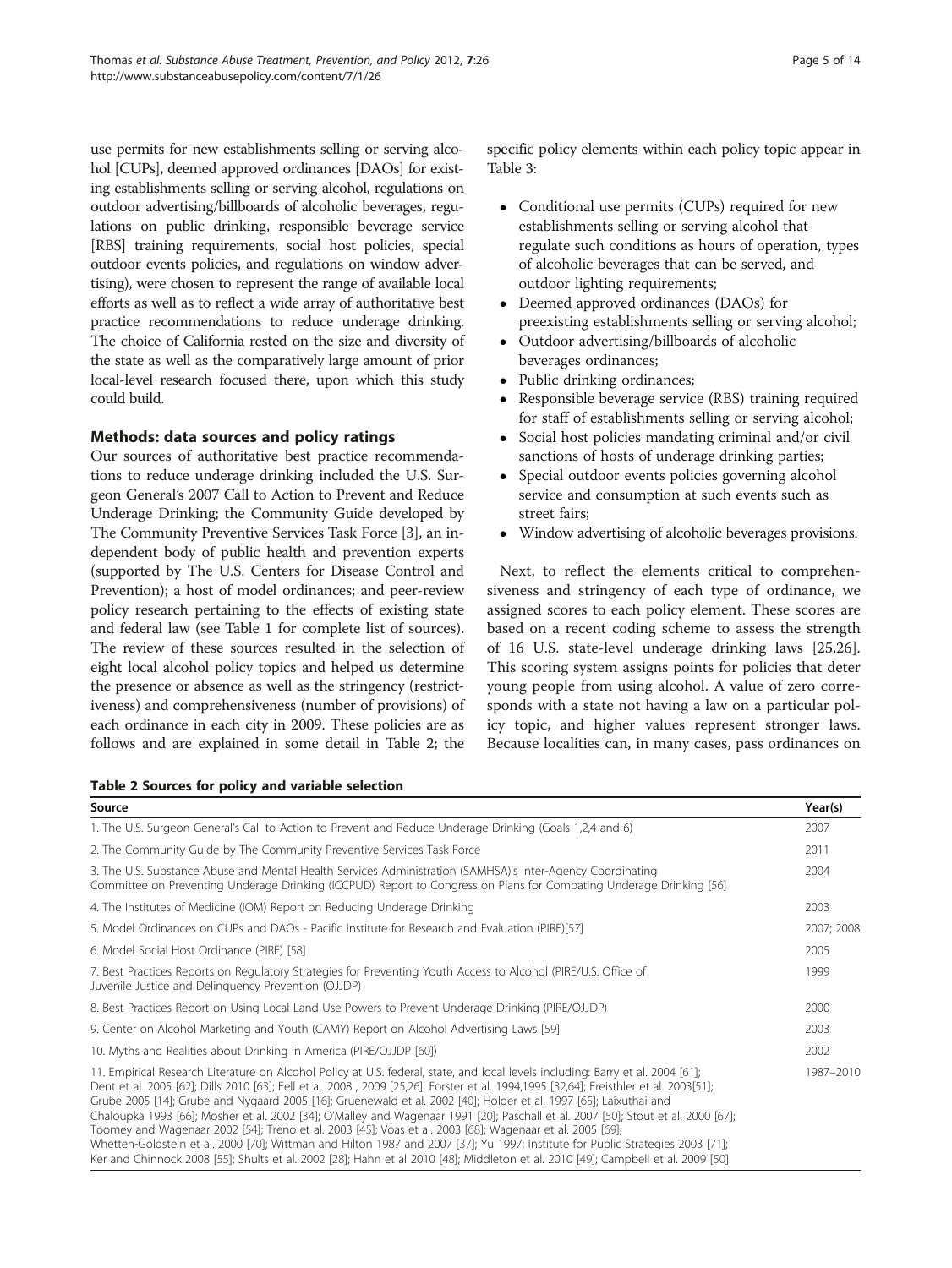<span id="page-5-0"></span>Table 3 Coding categories and scores for eight local policy topics

| <b>Conditional use permits</b>                                     |         |
|--------------------------------------------------------------------|---------|
| Presence or absence of alcohol-related CUP                         | 1.00    |
| Mandatory limitations on hours of sales                            | 2.00    |
| Minimum distances from public schools and parks or churches        | 1.00    |
| Conditions regarding night lighting                                | 1.00    |
| Prohibitions in areas of over-concentration, high crime rate, etc. | 2.00    |
| DEEMED APPROVED ORDINANCES                                         |         |
| Presence or absence of alcohol-related DA                          | 1.00    |
| Mandatory limitations on hours of sales                            | 2.00    |
| Conditions regarding night lighting                                | 1.00    |
| Prohibitions in areas of over-concentration, high crime rate, etc. | 2.00    |
| RESPONSIBLE BEVERAGE SERVICE                                       |         |
| Existence of law                                                   | 1.00    |
| Mandatory                                                          | 2.00    |
| Voluntary                                                          | 1.00    |
| Some must obtain training (licensee, manager, servers)             | 1.00    |
| All must obtain training                                           | 2.00    |
| Applies to on-premises                                             | 1.00    |
| Applies to off -premises                                           | 1.00    |
| Applies to new establishments                                      | 1.00    |
| Applies to existing establishments                                 | 1.00    |
| Presence of certification renewal period                           | 1.00    |
| SOCIAL HOST                                                        |         |
| Existence of law                                                   | 1.00    |
| Applies to underage (person or party)                              | 2.00    |
| Civil                                                              | 2.00    |
| Criminal                                                           | 1.00    |
| Range of property types (residence, outdoor property)              | 1.00    |
| Knowledge requirement                                              | $-1.00$ |
| WINDOW ADVERTISING                                                 |         |
| Existence of law                                                   | 1.00    |
| Any provision about distance from schools or parks                 | 1.00    |
| Applies to some establishments                                     | 1.00    |
| Applies to all establishments                                      | 2.00    |
| OUTDOOR ADS/BILLBOARDS                                             |         |
| Existence of law                                                   | 1.00    |
| Prohibited near schools?                                           | 1.00    |
| PUBLIC DRINKING                                                    |         |
| Existence of law                                                   | 1.00    |
| Range of types of public spaces (parks, beaches, schools)          | 1.00    |
| Narrow range of circumstances in which alcohol is permitted        | 1.00    |
| SPECIAL OUTDOOR EVENTS                                             |         |
| Existence of law                                                   | 1.00    |
| Controlled alcohol consumption spaces                              | 1.00    |
| Security measures                                                  | 1.00    |

the same topics as state governments, this tested system was judged the most appropriate for our purposes. In our adaptation of the scoring process, a city received a +1for each policy topic if it had the relevant type of ordinance in question; a 0 if no such law existed. Then, each element of law was assigned points for comprehensiveness and stringency. Once the coding procedures were finalized, two research scientists independently scored each policy for each city. Table 3 presents the scoring system. It is important to note that because each law differs in the number of provisions assessed (and possible point additions or deductions), the possible high and low scores that are possible vary across the eight types of laws. Thus, the maximum possible number of points for a law does not imply relative importance of that law compared to the other laws. Each law's point scale is independent, and scores of

The cities for which data (municipal ordinances) were collected for each policy topic in each city were chosen as follows. A geographically diverse sample of 50 non-contiguous California cities with populations between 50,000 and 500,000 were chosen. The population parameters reflect the desire to represent the greatest share of the state's 481 cities and to include variation in population and environmental characteristics typical among cities of this size in the state (see list of selected cities in Table [4](#page-6-0) and [5](#page-7-0)).

different policies are not directly comparable.

Second, to gather the legal data, we used a careful twostage process for locating all extant ordinances across the cities in the first half of 2009. Because original legal research is necessary for accurate, complete, and up-to-date information, and because, unlike the situation for data on state or federal statutes, there are no comprehensive sites for the collection of municipal ordinances on alcohol policy either in California or throughout the United States, policy data were gathered by first locating the website for each city in our sample and determining that city ordinances were available online. Fortunately, that was the case in each of the 50 cities. The second stage of the process was to contact the City Clerk in each city to ensure that the most recent version of all relevant ordinances were posted online and to obtain copies of the newest version of ordinances in instances in which that was not the case. City Clerks also informed us about city-specific practices related to the type of information posted on websites and how often information is updated.

Relying on secondary sources for any of this information, were they available, would not be adequate to the task. Although many advocacy and think tanks offer compendia of the law on various topics, they are rarely sufficient sources of legal data. These compendia are seriously flawed by the absence of a rigorous research and verification process and/or no documentation of the research process and coding conventions used, and often contain significant errors. Similar problems arise with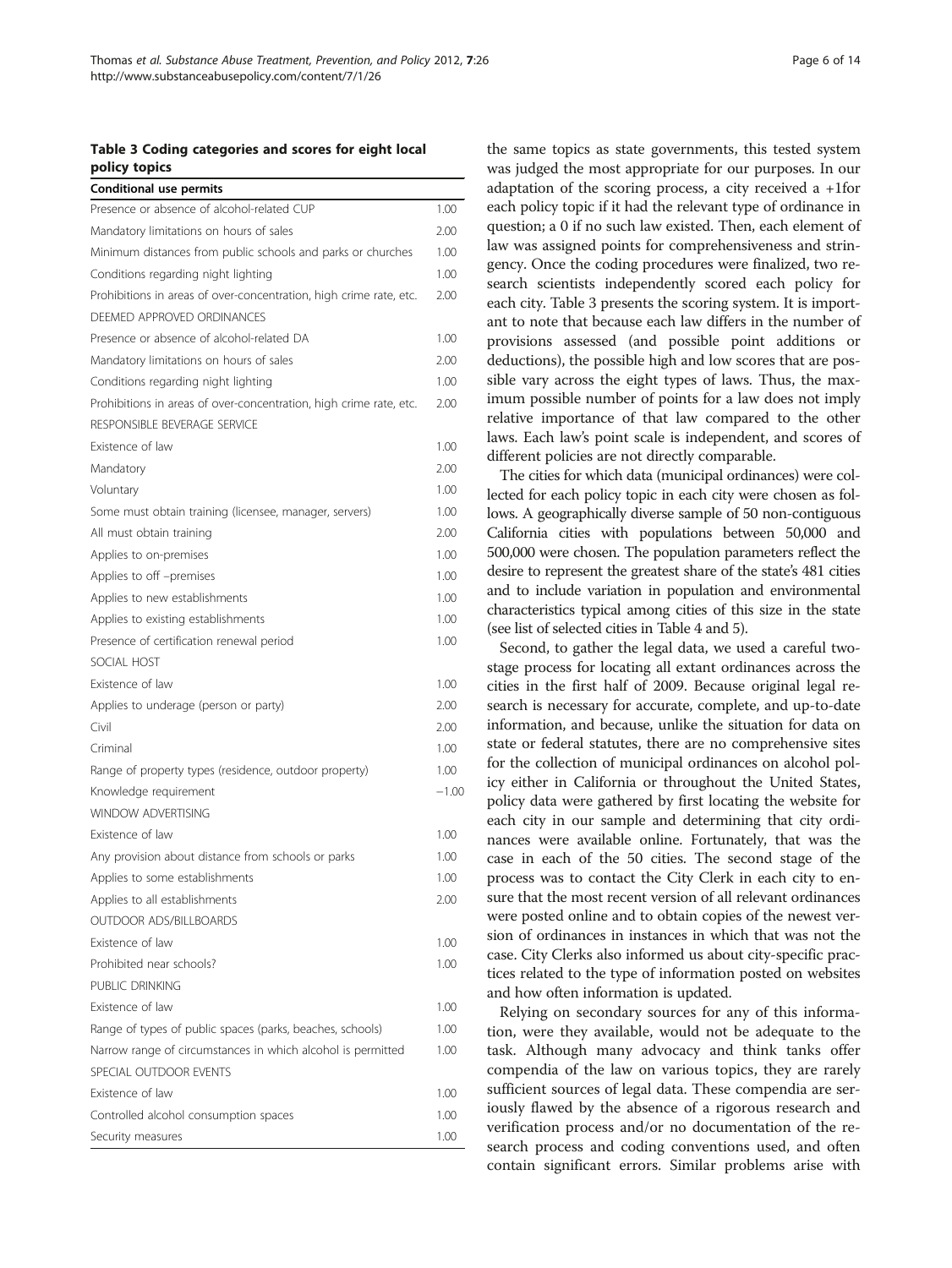### <span id="page-6-0"></span>Table 4 Policy scores per topic per city

| City                | Conditional<br>use permits | Deemed<br>approved<br>ordinances | Public<br>drinking | Social<br>host |
|---------------------|----------------------------|----------------------------------|--------------------|----------------|
| Antioch             | 4.00                       | 0.00                             | 3.00               | 0.00           |
| Bakersfield         | 1.00                       | 0.00                             | 3.00               | 6.00           |
| <b>Baldwin Park</b> | 3.00                       | 3.00                             | 3.00               | 3.00           |
| Chico               | 1.00                       | 0.00                             | 2.00               | 0.00           |
| Corona              | 1.00                       | 0.00                             | 3.00               | 7.00           |
| Davis               | 6.00                       | 0.00                             | 3.00               | 7.00           |
| Diamond Bar         | 1.00                       | 0.00                             | 3.00               | 0.00           |
| Fairfield           | 5.00                       | 0.00                             | 3.00               | 0.00           |
| Folsom              | 4.00                       | 0.00                             | 3.00               | 0.00           |
| Fresno              | 3.00                       | 0.00                             | 3.00               | 6.00           |
| Gardena             | 1.00                       | 0.00                             | 2.00               | 0.00           |
| Hemet               | 1.00                       | 0.00                             | 1.00               | 0.00           |
| Huntington Beach    | 2.00                       | 0.00                             | 3.00               | 0.00           |
| Huntington Park     | 5.00                       | 4.00                             | 3.00               | 0.00           |
| La Mesa             | 0.00                       | 0.00                             | 3.00               | 7.00           |
| Lake Forest         | 0.00                       | 0.00                             | 3.00               | 0.00           |
| Lancaster           | 7.00                       | 3.00                             | 3.00               | 0.00           |
| Livermore           | 1.00                       | 0.00                             | 1.00               | 0.00           |
| Merced              | 4.00                       | 0.00                             | 3.00               | 5.00           |
| Milpitas            | 1.00                       | 0.00                             | 3.00               | 0.00           |
| Modesto             | 0.00                       | 0.00                             | 3.00               | 6.00           |
| Napa                | 7.00                       | 6.00                             | 3.00               | 7.00           |
| National City       | 6.00                       | 0.00                             | 3.00               | 7.00           |
| Orange              | 6.00                       | 5.00                             | 3.00               | 5.00           |
| Petaluma            | 5.00                       | 4.00                             | 3.00               | 6.00           |
| Pico Rivera         | 5.00                       | 0.00                             | 3.00               | 0.00           |
| Rancho Cucamonga    | 1.00                       | 0.00                             | 3.00               | 0.00           |
| Redding             | 0.00                       | 0.00                             | 3.00               | 0.00           |
| Redlands            | 1.00                       | 0.00                             | 3.00               | 0.00           |
| Richmond            | 7.00                       | 6.00                             | 3.00               | 0.00           |
| Sacramento          | 6.00                       | 5.00                             | 3.00               | 0.00           |
| Salinas             | 7.00                       | 0.00                             | 3.00               | 4.00           |
| San Leandro         | 7.00                       | 3.00                             | 3.00               | 6.00           |
| San Rafael          | 1.00                       | 0.00                             | 3.00               | 6.00           |
| Santa Barbara       | 0.00                       | 0.00                             | 3.00               | 6.00           |
| Santa Clarita       | 2.00                       | 0.00                             | 3.00               | 0.00           |
| Santa Cruz          | 5.00                       | 3.00                             | 3.00               | 6.00           |
| Santa Maria         | 3.00                       | 0.00                             | 3.00               | 5.00           |
| Santa Monica        | 6.00                       | 0.00                             | 3.00               | 0.00           |
| Santa Rosa          | 7.00                       | 3.00                             | 3.00               | 6.00           |
| Simi Valley         | 4.00                       | 0.00                             | 3.00               | 6.00           |
| Stockton            | 4.00                       | 0.00                             | 3.00               | 0.00           |
| Sunnyvale           | 7.00                       | 0.00                             | 3.00               | 7.00           |
| Temecula            | 5.00                       | 0.00                             | 3.00               | 0.00           |

### Table 4 Policy scores per topic per city (Continued)

| Tracy               | 0.00 | 0.00 | 3.00 | 0.00 |
|---------------------|------|------|------|------|
| Turlock             | 3.00 | 0.00 | 3.00 | 5.00 |
| Ventura             | 5.00 | 3.00 | 3.00 | 7.00 |
| Visalia             | 4.00 | 0.00 | 3.00 | 0.00 |
| Vista               | 4.00 | 3.00 | 3.00 | 6.00 |
| <b>Walnut Creek</b> | 6.00 | 0.00 | 3.00 | 0.00 |

sole reliance on written ordinances or key informants [[72,73\]](#page-13-0).

Once all data were available, they were coded, quality control was performed via two coders who independently checked each other's work as noted above, and the results were stored in an Access database.

### Results: Are California communities implementing best practices? Variation across policy topics and cities

Figure [1](#page-8-0) displays the number of cities within the 50 city sample that have each type of policy. This top level analysis reveals considerable variation across policy topics across the cities. For example, although all 50 cities have public drinking prohibitions and the vast majority (44 cities) have both special outdoor events restrictions and CUPs, only 26 cities have outdoor/billboard advertising limitations, and 24 have social host liability ordinances. Fewer than half the cities have window advertising limitations (19), deemed approved ordinances (13), or RBS training requirements (11). The lack of the advertising limitations and deemed approved ordinances may be particularly consequential, as best practices standards in both public health literature and governmental calls to action suggest that these are central to reducing underage drinking and the associated harms [\[2,3,13](#page-11-0)[,31](#page-12-0)[,74\]](#page-13-0).

### Number of cities in 50 city sample with each type of alcohol policy

Examining provisions within policy topics provides additional insight into the stringency (restrictiveness) and comprehensiveness (number of provisions) of city efforts on each of these policy topics. Table [6](#page-9-0) displays frequencies of ordinance provisions per policy topic across the cities. Again, the data reveal substantial variation in adoption of specific provisions within each policy topic across the 50 cities. Best practices recommendations and research literature results indicate that the policy topics most central to reducing underage drinking and its associated harms include conditional use permits/deemed approved ordinances, responsible beverage service training, and social host ordinances. Yet, of the 44 cities with CUP ordinances, only 31 have prohibitions pertaining to new outlets in areas of over-concentration and high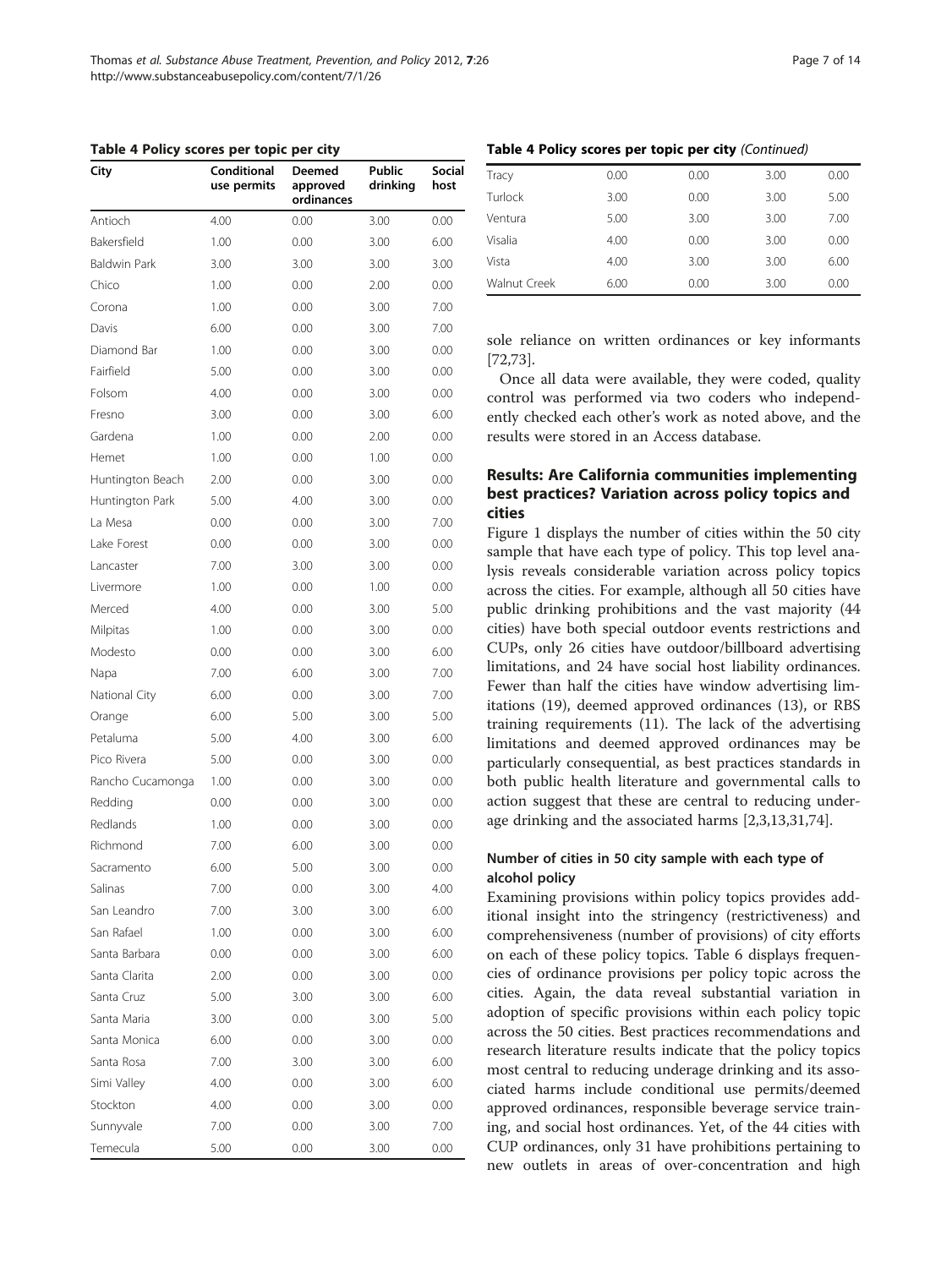| City             | Outdoor<br>advertising | Special<br>outdoor<br>events | Window<br>advertising | Responsible<br>beverage<br>service |
|------------------|------------------------|------------------------------|-----------------------|------------------------------------|
| Antioch          | 0.00                   | 1.00                         | 0.00                  | 0.00                               |
| Bakersfield      | 0.00                   | 1.00                         | 0.00                  | 0.00                               |
| Baldwin Park     | 1.00                   | 0.00                         | 0.00                  | 0.00                               |
| Chico            | 1.00                   | 0.00                         | 3.00                  | 0.00                               |
| Corona           | 1.00                   | 0.00                         | 3.00                  | 0.00                               |
| Davis            | 0.00                   | 1.00                         | 0.00                  | 0.00                               |
| Diamond Bar      | 1.00                   | 1.00                         | 0.00                  | 7.00                               |
| Fairfield        | 2.00                   | 3.00                         | 0.00                  | 0.00                               |
| Folsom           | 0.00                   | 3.00                         | 0.00                  | 0.00                               |
| Fresno           | 1.00                   | 2.00                         | 0.00                  | 0.00                               |
| Gardena          | 2.00                   | 0.00                         | 3.00                  | 0.00                               |
| Hemet            | 2.00                   | 0.00                         | 0.00                  | 0.00                               |
| Huntington Beach | 0.00                   | 1.00                         | 0.00                  | 0.00                               |
| Huntington Park  | 1.00                   | 1.00                         | 3.00                  | 0.00                               |
| La Mesa          | 1.00                   | 2.00                         | 0.00                  | 0.00                               |
| Lake Forest      | 0.00                   | 1.00                         | 0.00                  | 0.00                               |
| Lancaster        | 2.00                   | 3.00                         | 2.00                  | 7.00                               |
| Livermore        | 2.00                   | 1.00                         | 0.00                  | 0.00                               |
| Merced           | 1.00                   | 1.00                         | 2.00                  | 0.00                               |
| Milpitas         | 0.00                   | 1.00                         | 0.00                  | 0.00                               |
| Modesto          | 0.00                   | 1.00                         | 0.00                  | 0.00                               |
| Napa             | 0.00                   | 2.00                         | 0.00                  | 0.00                               |
| National City    | 1.00                   | 0.00                         | 0.00                  | 7.00                               |
| Orange           | 1.00                   | 1.00                         | 2.00                  | 7.00                               |
| Petaluma         | 0.00                   | 2.00                         | 0.00                  | 10.00                              |
| Pico Rivera      | 1.00                   | 1.00                         | 2.00                  | 0.00                               |
| Rancho Cucamonga | 0.00                   | 3.00                         | 0.00                  | 0.00                               |
| Redding          | 2.00                   | 1.00                         | 0.00                  | 0.00                               |
| Redlands         | 1.00                   | 2.00                         | 3.00                  | 0.00                               |
| Richmond         | 2.00                   | 1.00                         | 3.00                  | 0.00                               |
| Sacramento       | 0.00                   | 1.00                         | 0.00                  | 0.00                               |
| Salinas          | 1.00                   | 1.00                         | 2.00                  | 8.00                               |
| San Leandro      | 1.00                   | 1.00                         | 2.00                  | 0.00                               |
| San Rafael       | 2.00                   | 1.00                         | 0.00                  | 0.00                               |
| Santa Barbara    | 2.00                   | 1.00                         | 3.00                  | 0.00                               |
| Santa Clarita    | 1.00                   | 1.00                         | 0.00                  | 0.00                               |
| Santa Cruz       | 0.00                   | 1.00                         | 3.00                  | 4.00                               |
| Santa Maria      | 0.00                   | 2.00                         | 0.00                  | 0.00                               |
| Santa Monica     | 0.00                   | 1.00                         | 2.00                  | 6.00                               |
| Santa Rosa       | 0.00                   | 2.00                         | 1.00                  | 8.00                               |
| Simi Valley      | 0.00                   | 1.00                         | 0.00                  | 0.00                               |
| Stockton         | 0.00                   | 2.00                         | 0.00                  | 0.00                               |
| Sunnyvale        | 1.00                   | 1.00                         | 0.00                  | 0.00                               |

## <span id="page-7-0"></span>Table 5 Policy scores per topic per city for outdoor advertising, special outdoor events, window advertising

| Table 5 Policy scores per topic per city for outdoor    |
|---------------------------------------------------------|
| advertising, special outdoor events, window advertising |
| and responsible beverage service ordinances (Continued) |

| Temecula     | 1.00 | 3.00 | 2.00 | 4.00 |  |
|--------------|------|------|------|------|--|
| Tracy        | 0.00 | 2.00 | 0.00 | 0.00 |  |
| Turlock      | 1.00 | 2.00 | 0.00 | 0.00 |  |
| Ventura      | 0.00 | 1.00 | 2.00 | 6.00 |  |
| Visalia      | 0.00 | 2.00 | 0.00 | 0.00 |  |
| Vista        | 0.00 | 3.00 | 0.00 | 0.00 |  |
| Walnut Creek | 0.00 | 1.00 | 0.00 | 0.00 |  |
|              |      |      |      |      |  |

crime. The policy literature indicates that this type of provision is extremely important in terms of ordinance efficacy [[12](#page-11-0),[37](#page-12-0),[74](#page-13-0)]. Although only 13 of the 50 cities have deemed approved ordinances, all 13 address reduction in crime and violence with special conditions for outlets in areas of high crime. Despite the fact that DAOs apply to existing outlets, these cities include provisions that mandate that outlets operate in a manner consistent with the CUP requirements for new outlets. On the other hand, RBS training ordinances are present in only 11 (20%) of the cities. Specific RBS elements considered to be most important according to best practices [[34\]](#page-12-0) include mandates that apply to both new and existing establishments and both on- and off-sale premises. Only 6 cities have requirements that apply to existing establishments, and 10 have requirements that apply to new establishments; only 7 have provisions that apply to off-sale premises, and only 9 have provisions that apply to on-sale premises. Finally, just under half (24) of the 50 cities have enacted social host liability ordinances, and only 21specifically apply to underage parties.

Of the remaining policy topics, these 50 California cities display a mixed effort in terms of efficacy. With respect to the policy topic most addressed by these cities, public drinking, we find the highest adoption of important provisions recommended to reduce alcohol consumption in public [[13\]](#page-11-0). A related policy topic, special outdoor events restrictions, shows a somewhat different pattern. Best practices suggest that providing security measures for events with alcohol availability can be an effective tool for reducing underage drinking [[11,13\]](#page-11-0) but only 13 of the 44 cities with events restrictions explicitly address security. Outdoor advertising is only represented as a policy in 26 cities, and only one prohibits outdoor advertising near schools. Finally, 19 cities have ordinances regulating window advertising with respect to alcohol, but none of them address the issue of distance from schools or parks.

A second way to analyze these data is offered in Table [7](#page-9-0) which shows the range of scores for each policy topic as well as the mean, median and standard deviation for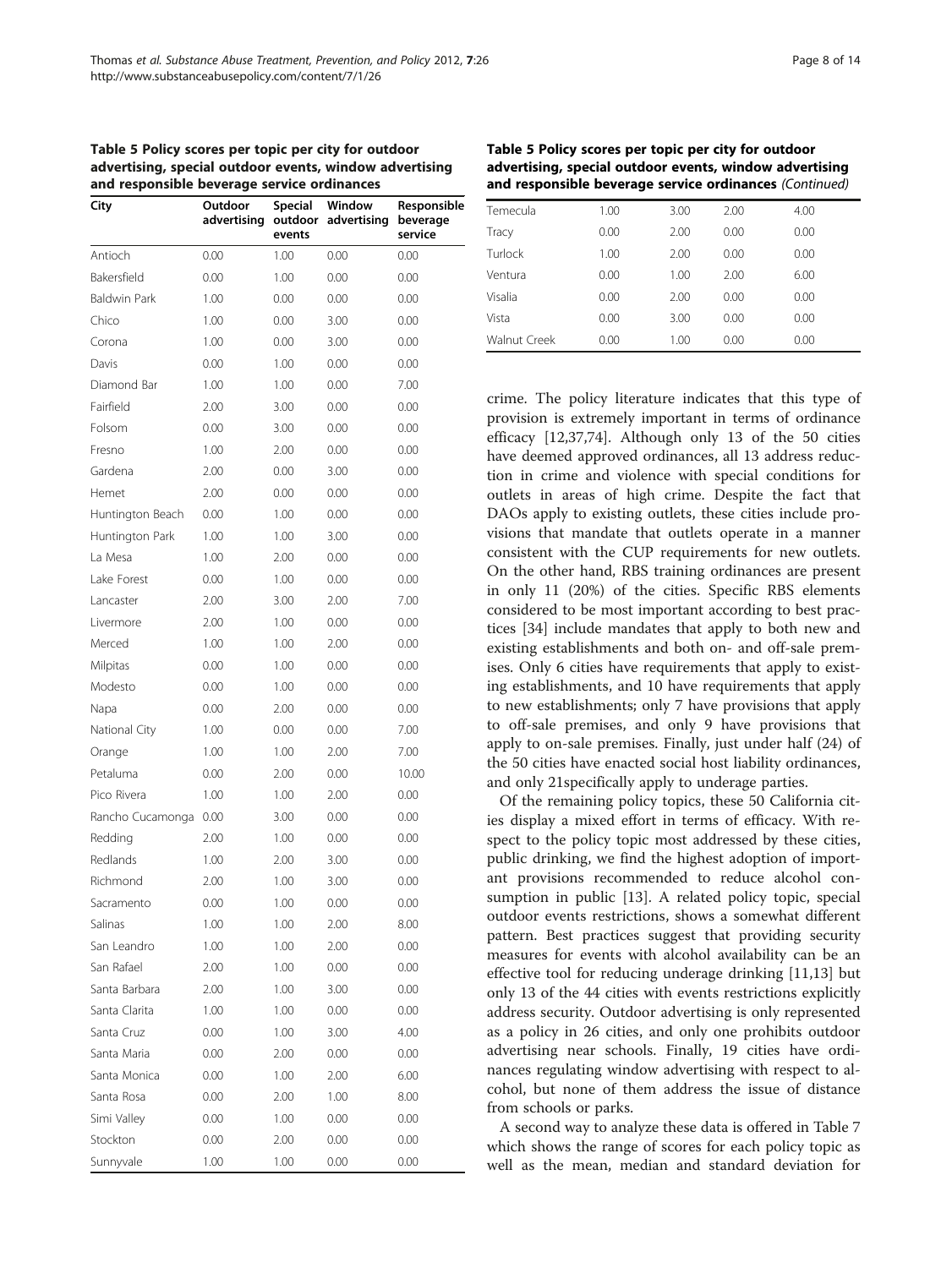<span id="page-8-0"></span>

each. Of the four most critical policy topics, details additional to those available in Table [7](#page-9-0) reveal the following: on the conditional use permit policy topic, scores ranged from  $0 - 7$ , but only six of the forty-four CUP cities earned a score of 7. For deemed approved ordinances, the range was  $0 - 6$  and only two cities of the thirteen earned a score of 6. The social host range was  $0 - 8$ , but none of the twenty-four cities earned a score of 8. With respect to responsible beverage service, the range was  $0 - 10$ , but only one city out of the eleven with such policies earned a score of 10.

In general, what is clear from the best practices scores across the 50 California cities is that much more can be done to address issues of harm associated with use and abuse of alcohol, including underage alcohol use. Most importantly, two policies often highlighted in best practices recommendations [[2,13](#page-11-0),[57](#page-12-0)]–deemed approved ordinances and RBS training ordinances -- are uncommon across these California cities. Further, social host ordinances are present in only 24 of the 50 cities, suggesting that at least half of the cities do not employ these methods to limit alcohol availability to young people from social sources (e.g., friends, family members) in private settings. Even within policies that have higher adoption rates across cities, central elements are missing across many or most cities. A key example concerns the failure of 13 of the 44 cities with CUPs to prohibit or limit outlets in areas of over-concentration and high crime.

### Discussion and illustration of use of local datasets

Our study clarifies how local level policy research that is nuanced and specific can be achieved even absent comprehensive legal research tools such as those available at the U.S. state and federal levels. Remaining questions begin with the ways in which such data can be useful.

We posit that there are several types of research studies that this dataset or similar datasets compiled by others can inspire. First, impact studies of the effect of differences in policies within or across jurisdictions that use the law as an independent variable compose one type. For example, localities with certain laws or combination of laws can be compared with localities without these laws on outcome factors such as crash fatalities. Another possibility is the use of before and after studies to analyze the impact of changing the law on localities.

A second type of study pertains to delineations of the scope of the law in one or more of these policy topics. Such research might focus on ordinances or regulations and case law to report on how both legislative and judicial action shape the way the law is carried out.

Assessments of determinants of policy choice by legislative bodies or by trial and appellate courts are a third research option. Studies in either branch of government may use policy as a dependent variable rather than an independent variable.

To illustrate how these data may be used for further research, we offer an analysis of the association between one of our eight policy topics (window advertising) and bar density, a measure of alcohol availability and a proxy measure for alcohol-related problems such as violence and DUI. This type of research falls into the first category of possible uses. Based on the hypothesis that policy adoption may be fueled by and indicate a variety of circumstances within cities beyond best practices recommendations, such as the presence of particularly difficult problems, we investigate the relationship between bar density and window advertising policies of cities. We expect to find a positive association between the two as greater bar density may be related to greater competition for customers. To test this relationship, we developed a multivariate research model of the correlates of density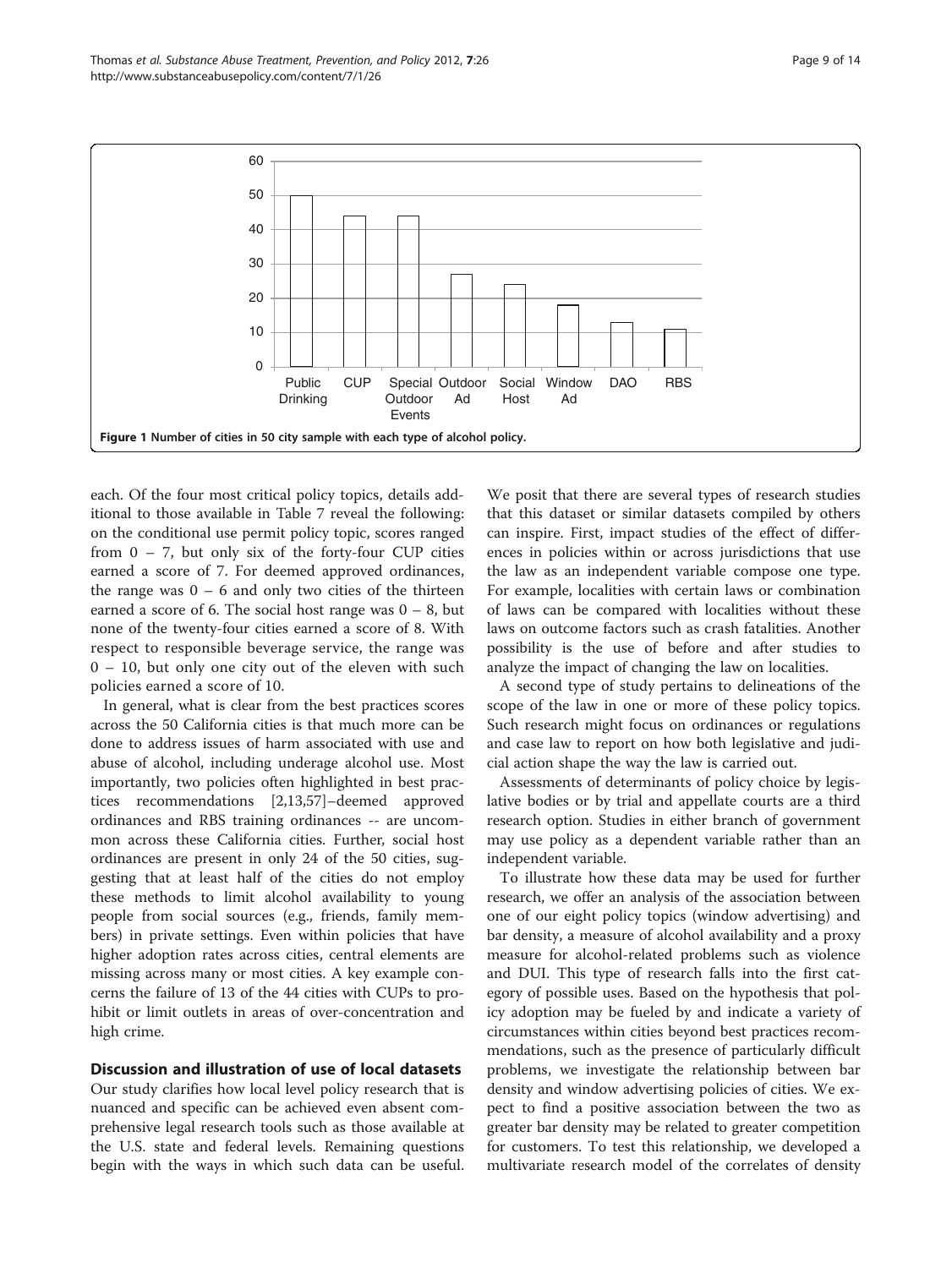<span id="page-9-0"></span>

| <b>Conditional Use Permits</b>                                     |    |
|--------------------------------------------------------------------|----|
| Presence of alcohol-related CUP                                    | 44 |
| Mandatory limitations on hours of sales                            | 15 |
| Minimum distances from schools, parks, and churches                | 27 |
| Conditions regarding night lighting                                | 12 |
| Prohibitions in areas of over-concentration, high crime, etc.      | 31 |
| Deemed Approved Ordinances                                         |    |
| Presence or absence of alcohol-related DAO                         | 13 |
| Mandatory limitations on hours of sales                            | 4  |
| Conditions regarding night lighting                                | 4  |
| Prohibitions in areas of over-concentration, high crime, etc.      | 13 |
| Responsible Beverage Service Training                              |    |
| Existence of law                                                   | 11 |
| Mandatory training requirements                                    | 9  |
| Training applies to all                                            | 2  |
| Training applies to some                                           | 7  |
| Applies to new premises                                            | 10 |
| Applies to existing premises                                       | 6  |
| Applies to on-sale premises                                        | 9  |
| Applies to off-sale premises                                       | 7  |
| Certification renewal period                                       | 1  |
| Social Host                                                        |    |
| Existence of law                                                   | 24 |
| Applies to underage parties                                        | 21 |
| Civil violation                                                    | 21 |
| Criminal violation                                                 | 18 |
| Applies to a range of property types (residence, outdoor property) | 22 |
| Existence of a knowledge requirement                               | 6  |
| Window Advertising Limitations                                     |    |
| Existence of law                                                   | 19 |
| Distance provision from schools or parks                           | 0  |
| Establishment type specification                                   | 17 |
| Outdoor/Billboard Advertising Limitations                          |    |
| Existence of law                                                   | 26 |
| Prohibited near schools                                            | 10 |
| Public Drinking Prohibitions                                       |    |
| Existence of law                                                   | 50 |
| Prohibitions across range of spaces (parks, beaches, etc.)         | 48 |
| Narrow range of circumstances in which alcohol is permitted        | 46 |
| Special Outdoor Events Restrictions                                |    |
| Existence of law                                                   | 44 |
| Controlled alcohol consumption spaces                              | 10 |
| Security measures                                                  | 13 |

(the number of bars per roadway mile) in relationship to the window advertising policy with a range of control variables including demographic indicators such as

population level, racial composition, household income, and employment levels in cities, and one measure of enforcement levels.

With respect to selection of control variables, much social science research indicates that an array of demographic, political, and structural variables of cities may affect the likelihood that trends in political adoption will be embraced. These include, but are not limited to, population size and the rural or urban nature of the city, the political ideology of citizens as well as their levels of income and education, their marital status, number of children, age range, race/ethnicity, religiosity, and party identification, the majority party status of city council (if partisan), presence or absence of an election year, and city government type. In U.S. cities, the two major government variations are mayor-council or councilmanager in which either the mayor is elected separately from the city council or chosen from among city council representatives [[75\]](#page-13-0). In this case, we focused on demographic variables that have been identified in the research literature as potential correlates of alcohol policies and/or outlet density, including population size, ethnic composition, median household incomes and unemployment rate [[40,43,](#page-12-0)[76](#page-13-0)]. City demographic data were obtained from the 2010 U.S. Census GeoLytics data [[77\]](#page-13-0).

Any model of public policy intended to reduce underage drinking must also include enforcement efforts. Although alcohol enforcement data on the local level tend to be difficult to secure, we rely on data representing state grant funding to cities from the California Alcohol Beverage Control Agency (CA ABC). The monies fund enforcement activities such as reducing alcohol sales to underage persons, enforcement of minor in possession laws, cops-in-shops programs targeting youth purchase, and shoulder tap interventions targeting adults purchasing alcohol for minors. Although cities have other avenues of enforcement funding such as city budgets and federal programs, these data provide a measure of the priority cities place on alcohol enforcement since they

|  |  |  | Table 7 Policy scoring ranges per policy topic |  |  |  |  |  |
|--|--|--|------------------------------------------------|--|--|--|--|--|
|--|--|--|------------------------------------------------|--|--|--|--|--|

| Policy topic                  | Range     | Median   | Mean | Standard<br>deviation |
|-------------------------------|-----------|----------|------|-----------------------|
| <b>CUPs</b>                   | $0 - 7$   | 4.00     | 3.50 | 2.40                  |
| Deemed Approved Ordinances    | $0 - 6$   | 0        | 1.02 | 1.82                  |
| Social Host                   | $0 - 8$   | $\Omega$ | 2.84 | 3.04                  |
| <b>RBS</b>                    | $0 - 10*$ | 0        | 1.48 | 2.89                  |
| Window Advertising            | $() - 4$  | 3.00     | 0.86 | 1.20                  |
| Outdoor/Billboard Advertising | $() - ?$  | 2.00     | 0.72 | 0.75                  |
| Public Drinking               | $0 - 3$   | 3.00     | 2.88 | 0.43                  |
| Special Outdoor Events        | $0 - 3$   | 1.00     | 1.34 | 0.84                  |

\*RBS scores range from zero to ten because some categories are mutually exclusive.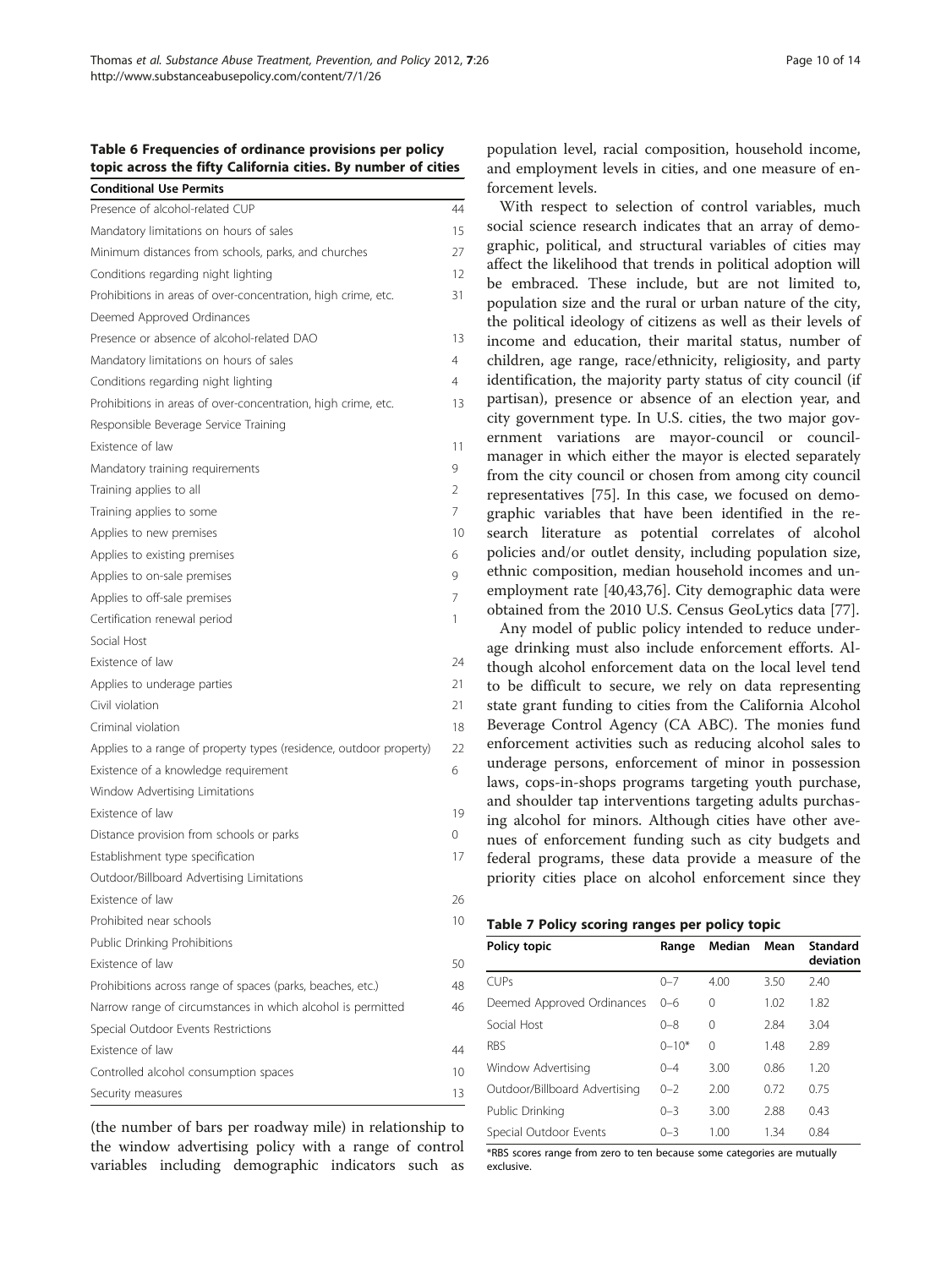| Table 8 Funding from the California alcoholic beverage |  |
|--------------------------------------------------------|--|
| control agency to cities from 2008-2010                |  |

| City                           | Total gap funding<br>(in U.S. dollars)<br>2008-2010 | Per capita<br>2008-10 |  |
|--------------------------------|-----------------------------------------------------|-----------------------|--|
| 01. Antioch                    | .0                                                  | .00000000             |  |
| 02. Bakersfield                | .0                                                  | .00000000             |  |
| 03. Baldwin Park               | .0                                                  | .00000000             |  |
| 04. Chico                      | .0                                                  | .00000000             |  |
| 05. Corona                     | 43,222.00                                           | .29086724             |  |
| 06. Davis                      | .0                                                  | .00000000             |  |
| 07. Diamond Bar                | $\Omega$                                            | .00000000             |  |
| 08. Fairfield                  | 98,378.00                                           | .92425780             |  |
| 09. Folsom                     | 39,294.00                                           | .55329630             |  |
| 10. Fresno                     | 150,000.00                                          | .30247240             |  |
| 11. Gardena                    | .0                                                  | .00000000             |  |
| 12. Hemet                      | .0                                                  | .00000000             |  |
| 13. Huntington Beach           | 100,000.00                                          | .49387595             |  |
| 14. Huntington Park            | .0                                                  | .00000000             |  |
| 15. La Mesa                    | .0                                                  | .00000000             |  |
| 16. Lake Forest                | 11,536.00                                           | .14724803             |  |
| 17. Lancaster                  | 62,528.00                                           | .43100762             |  |
| 18. Livermore                  | .0                                                  | .00000000             |  |
| 19. Merced                     | .0                                                  | .00000000             |  |
| 20. Milpitas                   | .0                                                  | .00000000             |  |
| 21. Modesto                    | 200,000.00                                          | .95198200             |  |
| 22. Napa                       | .0                                                  | .00000000             |  |
| 23. National City              | 71,594.00                                           | 1.26665720            |  |
| 24. Orange                     | .0                                                  | .00000000             |  |
| 25. Petaluma                   | 100,000.00                                          | 1.73193160            |  |
| 26. Pico Rivera                | .0                                                  | .00000000             |  |
| 27. Rancho Cucamonga           | .0                                                  | .00000000             |  |
| 28. Redding                    | .0                                                  | .00000000             |  |
| 29. Redlands                   | .0                                                  | .00000000             |  |
| 30. Richmond                   | .0                                                  | .00000000             |  |
| 31. Sacramento                 | 100,000.00                                          | .20785830             |  |
| 32. Salinas                    | .0                                                  | .00000000             |  |
| 33. San Buenaventura (Ventura) | .0                                                  | .00000000             |  |
| 34. San Leandro                | .0                                                  | .00000000             |  |
| 35. San Rafael                 | .0                                                  | .00000000             |  |
| 36. Santa Barbara              | 98,831.00                                           | 1.09437700            |  |
| 37. Santa Clarita              | .0                                                  | .00000000             |  |
| 38. Santa Cruz                 | .0                                                  | .00000000             |  |
| 39. Santa Maria                | .0                                                  | .00000000             |  |
| 40. Santa Monica               | .0                                                  | .00000000             |  |
| 41. Santa Rosa                 | .0                                                  | .00000000             |  |
| 42. Simi Valley                | 50,000.00                                           | .39741206             |  |
| 43. Stockton                   | 79,780.00                                           | .27471600             |  |
| 44. Sunnyvale                  | .0                                                  | .00000000             |  |

| 45. Temecula     | 76,262.00      | .74326540  |
|------------------|----------------|------------|
| 46. Tracy        | .0             | .00000000  |
| 47. Turlock      | .0             | .00000000  |
| 48. Visalia      | .0             | .00000000  |
| 49. Vista        | .0             | .00000000  |
| 50. Walnut Creek | .0             | .00000000  |
| Total            | \$1,281,425.00 | 1.73193160 |

Data come from the California Alcohol Beverage Control Agency and U.S. Census Bureau.

have to compete for these state funds (see Table 8 for total funds received by cities from the CA ABC in 2008–09, 2009–10, and 2010–11). Only 15 of the 50 cities were granted CA ABC funds in at least one of those years and funding levels ranged from \$11,536 to \$200,000. To account for the possible influence of city population size on levels of funding, the per capita funding rate was calculated (i.e., total amount of funding/city population size). Per capita funding rates ranged from 0.15 to 1.73 across cities.

Table [9](#page-11-0) shows the results of an OLS regression model. Controlling for demographic variables and enforcement funds from the CA ABC, as hypothesized, there is a statistically significant positive relationship between the window advertising restrictions across cities and bar density within them. That is, the greater the bar density across cities, the higher the window advertising score.

### Conclusion: toward improved local alcohol policies to reduce underage drinking

In this study, we sought to expand the scope of research on local-level alcohol laws directed toward reduction in youth drinking in two ways. First, we demonstrated that it is possible to construct a reliable, valid, and comparative dataset on local-level alcohol policy ordinances across multiple policy topics, useful for a host of research designs. Because alcohol policies are important to reducing underage drinking and its resultant harms, this is good news for the research community.

Our second goal was to evaluate the presence, comprehensiveness (number of provisions), and stringency (restrictiveness) of eight local alcohol policies in 50 diverse California cities. Based on our data, it is clear that progress has been made since the mid-1980s. For example, during that time period, Wittman and Hilton [[37](#page-12-0)] found that less than a third of California cities had conditional use permit ordinances. Today 44 of the cities in our sample (or 88%) had CUP ordinances. Although effective dates for each type of ordinance in each city are not available as these data are inconsistently retained, it is clear that the policy work by cities to reduce underage drinking has accelerated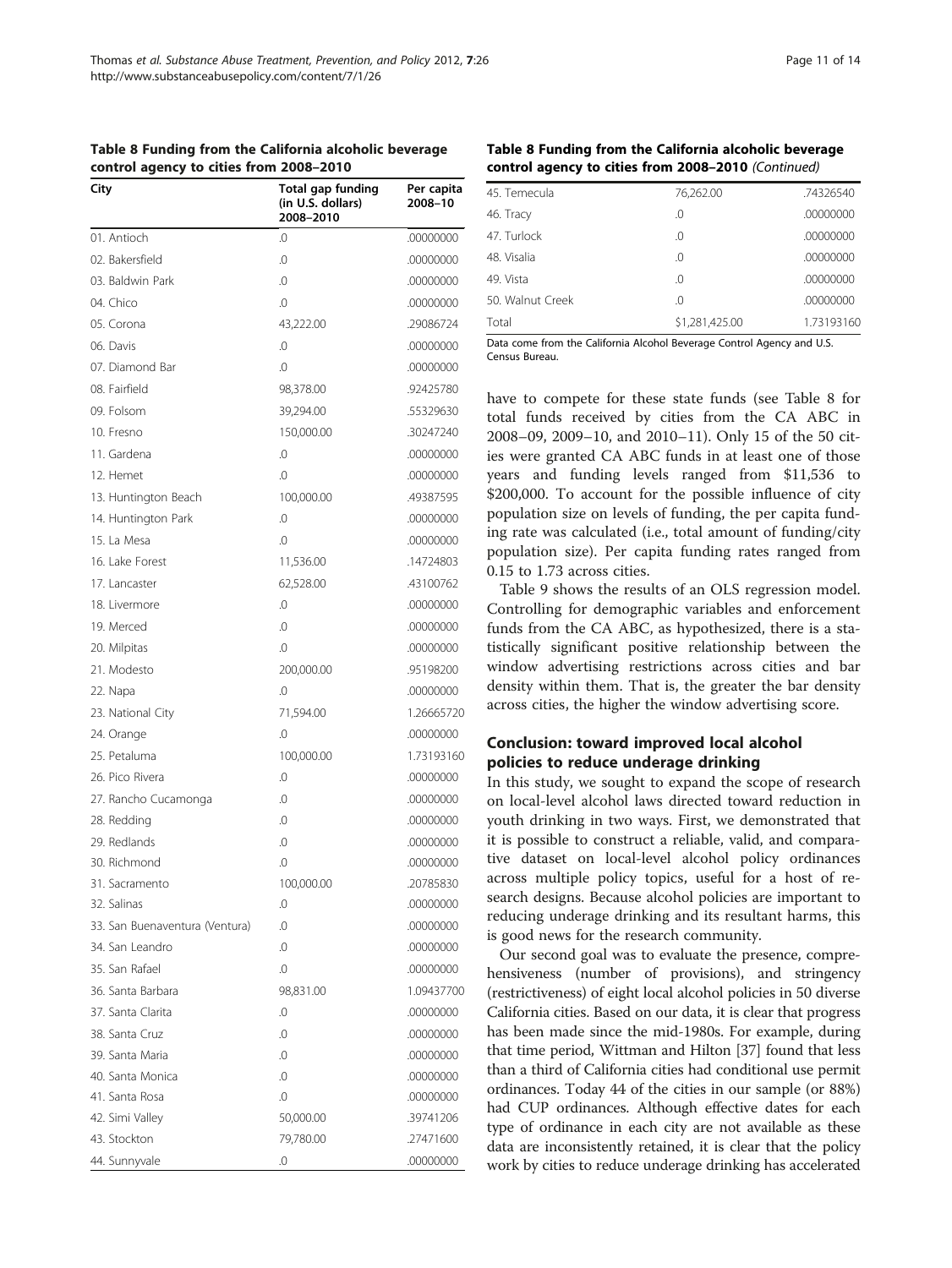<span id="page-11-0"></span>

|  |  |  |  | Table 9 Testing the data: bar density as a function of window advertising policy |  |  |  |
|--|--|--|--|----------------------------------------------------------------------------------|--|--|--|
|--|--|--|--|----------------------------------------------------------------------------------|--|--|--|

| Model                                                                          | Unstandardized coefficients |            | <b>Standardized coefficients</b> |          | Sig. |
|--------------------------------------------------------------------------------|-----------------------------|------------|----------------------------------|----------|------|
|                                                                                | B                           | Std. Error | <b>Beta</b>                      |          |      |
| (Constant)                                                                     | .106                        | .053       |                                  | 2.017    | .050 |
| Window Advertising Total                                                       | .012                        | .004       | .423                             | 3.035    | .004 |
| PER CAPITA 2008-10                                                             | .020                        | .012       | .221                             | 1.699    | .097 |
| Totalpop                                                                       | $-1.807E-8$                 | .000       | $-.041$                          | $-291$   | .773 |
| PctWhite                                                                       | .006                        | .031       | .029                             | .199     | .844 |
| Median HH income                                                               | $-7.975E-7$                 | .000       | $-.322$                          | $-1.577$ | .122 |
| Percentage of unemployees (both males<br>and females) (unemployed/labor force) | $-.414$                     | .285       | $-.318$                          | $-1.451$ | .154 |

 $R^2 = 28$ 

Dependent Variable = Bar density.

Independent Variables = Per capita enforcement funds from 2008–2011; total population, percentage white residents, median household income, and employment levels of cities.

over time. Mothers Against Drunk Driving (MADD) documents the recent sharp increase in social host liability ordinance in recent years [\[78](#page-13-0)]. The data provided here suggest, however, that more work needs to be done. Beyond adopting new ordinances, the clearest finding from this research is that existing ordinances across many policy areas can be strengthened. The combined best practices analysis and research findings provide ample guidance for such endeavors.

Finally, we explore how data of this type can be used, and provide an illustration of the impact of policy choices on alcohol-related outcomes. This effort is, without question, only an illustration of how these and related legal data can be used to assess the impact of local-level alcohol policies and our intent is to spur additional research of this type. This article suggests that such efforts are likely to be worthwhile.

#### Competing interests

None of the authors has a financial or other competing interest.

#### Authors' contributions

Each of the authors contributed toward study design and methodological choices; ST, RT, and CC were responsible for design and execution of the legal data specification and collection; CC was responsible for design of the Access database with which data were recorded as well as initial data transformation and analysis. ST drafted the submission and each author reviewed and edited the final manuscript. All authors read and approved the final manuscript.

#### Acknowledgements

This study was supported by a grant from the National Institute on Alcohol Abuse and Alcoholism (NIAAA Grant No. P60 AA006282). The authors would like to thank Stacy Saetta, J.D. and Jim Mosher, J.D. for the contributions they made to the initial stages of this project.

#### Author details

<sup>1</sup> Pacific Institute for Research and Evaluation, P.O. Box 7042, Santa Cruz, CA 95061, USA. <sup>2</sup>Prevention Research Center, 1995 University Ave, Suite 450, Berkeley, CA 94704, USA.

Received: 8 December 2011 Accepted: 16 May 2012 Published: 26 June 2012

#### References

- 1. U.S. Department of Health and Human Services: Healthy people 2010. Washington, DC: U.S. Government Printing Office; 2005. [\[http://www.](http://www.healthypeople.gov/) [healthypeople.gov/\]](http://www.healthypeople.gov/) Accessed on February 16, 2010.
- 2. U.S. Department of Health and Human Services: Surgeon General's Call to Action to Prevent Underage Drinking; 2007. [http://www.surgeongeneral.gov/](http://www.surgeongeneral.gov/topics/underagedrinking/) [topics/underagedrinking/](http://www.surgeongeneral.gov/topics/underagedrinking/). Accessed on February 16, 2010.
- 3. Guide to Community Preventive Services: Preventing excessive alcohol consumption. Last updated: May 16, 2011. [http://www.thecommunityguide.](http://www.thecommunityguide.org/alcohol/index.html) [org/alcohol/index.html.](http://www.thecommunityguide.org/alcohol/index.html) Accessed on November 30, 2011.
- 4. Flewelling RL, Paschall MJ, Ringwalt C: The epidemiology of underage drinking in the United States: An overview. In educing underage drinking: A collective responsibility, background papers [CD-ROM]. Committee on Developing a Strategy to Reduce and Prevent Underage Drinking. Division of Behavioral and Social Sciences and Education. Edited by Bonnie R, O'Connell ME. Washington, DC: The National Academies Press; 2004.
- 5. Johnston LD, O'Malley PM, Bachman JG, Schulenberg JE: Monitoring the future national results on adolescent drug use: Overview of key findings, 2010. Ann Arbor: Institute for Social Research: The University of Michigan; 2011.
- 6. Hingson RW, Kenkel D: Social, health, and economic consequences of underage drinking. In Reducing Underage Drinking: A Collective Responsibility. National Research Council and Institute of Medicine. Washington, DC: National Academies Press; 2004.
- 7. Brown SA, Tapert SF, Granholm E, Delis DC: Neurocognitive functioning of adolescents: Effects of protracted alcohol use. Alcoholism: Clinical and Experimental Research 2000, 24(2):164.
- 8. Grant BF, Dawson DA: Age at Onset of Alcohol Use and its Association with DSM-IV Alcohol Abuse and Dependence: Results from the National Longitudinal Alcohol Epidemiologic Survey. Journal of Substance Abuse 1997, 9:103–110.
- 9. National Institute on Alcohol Abuse and Alcoholism: About Alcohol Policy. Alcohol Policy Information System (APIS) Web site, . [[http://www.alcoholpolicy.](http://www.alcoholpolicy.niaaa.nih.gov/About_Alcohol_Policy.html) [niaaa.nih.gov/About\\_Alcohol\\_Policy.html\]](http://www.alcoholpolicy.niaaa.nih.gov/About_Alcohol_Policy.html). Accessed May 11, 2012.
- 10. Bouchery EE, Harwood HJ, Sacks JJ, Simon CJ, Brewer RD: Economic Costs of Excessive Alcohol Consumption in the U.S., 2006. American Journal of Preventive Medicine 2011, 41:516–524.
- 11. Pacific Institute for Research and Evaluation/Office of Juvenile Justice and Delinquency Prevention: Regulatory strategies for preventing youth access to alcohol: Best practices. Calverton, MD: Pacific Institute for Research and Evaluation; 1999. [\[http://www.udetc.org/documents/accesslaws.pdf\]](http://www.udetc.org/documents/accesslaws.pdf). Accessed on February 16, 2010.
- 12. Pacific Institute for Research and Evaluation/Office of Juvenile Justice and Delinquency Prevention: How to use local regulatory and land use power to reduce underage drinking. Calverton, MD: Pacific Institute for Research and Evaluation; 2000. [\[http://www.udetc.org/documents/regulatory.pdf\]](http://www.udetc.org/documents/regulatory.pdf). Accessed on February 16, 2010.
- 13. National Research Council and Institute of Medicine: Reducing underage drinking: A collective responsibility. Committee on Developing a Strategy to Reduce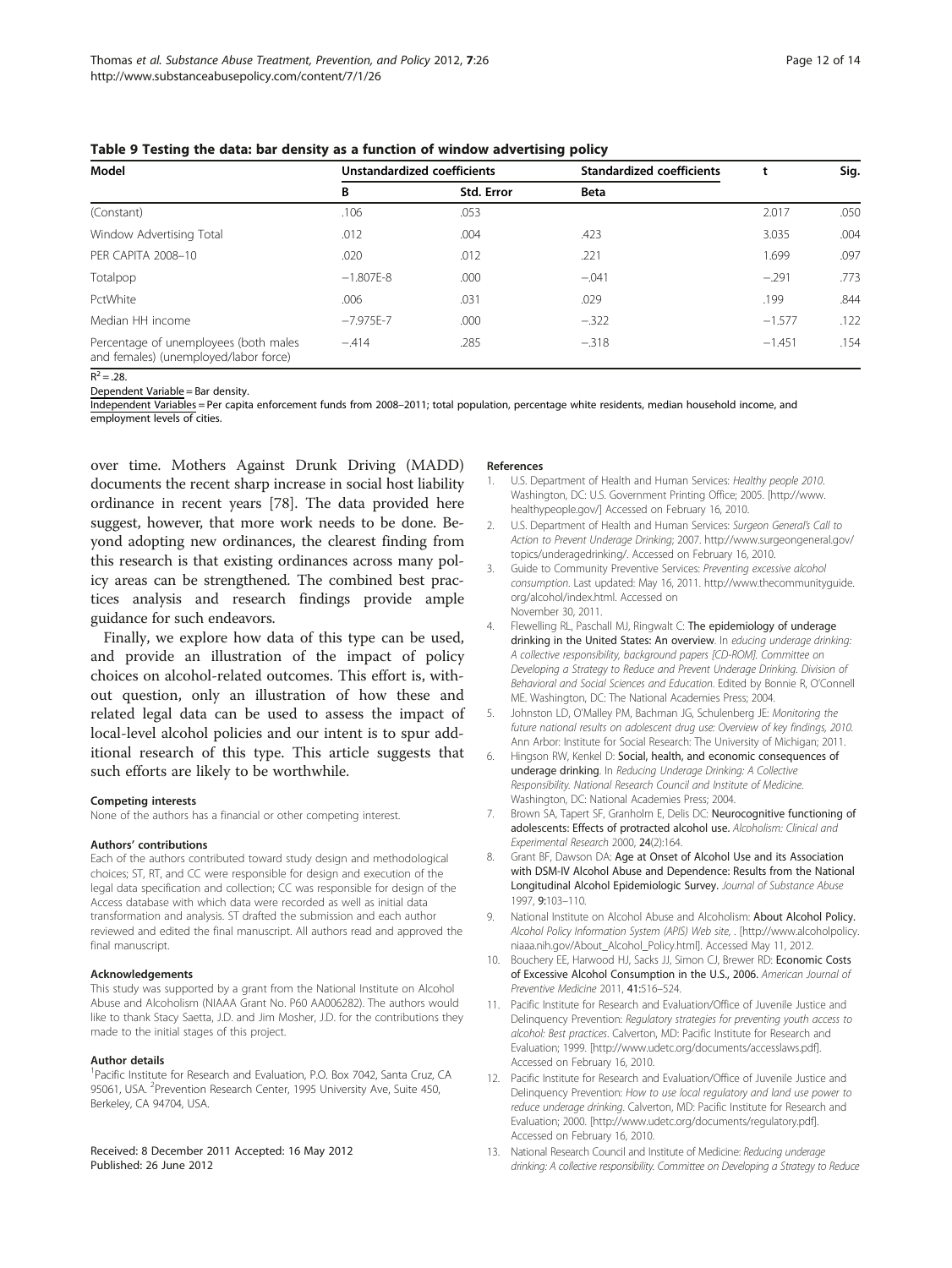<span id="page-12-0"></span>and Prevent Underage Drinking. Division of Behavioral and Social Sciences and Education. Washington, DC: The National Academies Press; 2004.

- 14. Grube JW: Preventing alcohol-related problems: public policy strategies. Transportation Research Circular 2005, E-C072:97–126. [http://trb.org/](http://trb.org/publications/circulars/ec072.pdf) [publications/circulars/ec072.pdf](http://trb.org/publications/circulars/ec072.pdf) Accessed on February 16, 2010.
- 15. Grube JW, Nygaard P: Alcohol policy and youth drinking: Overview of effective interventions for young people. In Preventing Harmful Substance Use: The Evidence Base For Policy And Practice. Edited by Stockwell T, Gruenewald PJ, Toumbourou J, Loxley W. New York: Wiley; 2001:113–127.
- 16. Grube JW, Nygaard P: Alcohol policy and youth drinking: Overview of effective interventions for young people. In Preventing Harmful Substance Use: The Evidence Base for Policy and Practice. Edited by Stockwell T, Gruenewald P, Toumbourou J, Loxley W. WEST SUSSEX: JOHN WILEY & SONS; 2005.
- 17. Toomey TL, Wagenaar AC: Policy options for prevention: the case of alcohol. Journal of Public Health Policy 1999, 20:193–212.
- 18. DuMouchel W, Williams AF, Zador P: Raising the alcohol purchase age: its effects on fatal motor vehicle crashes in twenty-six states. Journal of Legal Studies 1987, 16:249–266.
- 19. Klepp KI, Schmid LA, Murray DM: Effects of the increased minimum drinking age law on drinking and driving behavior among adolescents. Addiction Research 1996, 4:237–244.
- 20. O'Malley PM, Wagenaar AC: Effects of minimum drinking age laws on alcohol use, related behaviors and traffic crash involvement among American youths: 1976–1987. Journal of Studies on Alcohol 1991, 52:478–491.
- 21. Wagenaar AC: Effects of an increase in the legal minimum drinking age. Journal of Health Policy 1981, 2:206–225.
- 22. Yu J, Varone R, Shacket RW: Fifteen-year review of drinking age laws: Preliminary findings of the 1996 New York State Youth Alcohol Survey. New York: Office of Alcoholism and Substance Abuse; 1997.
- 23. Brand DA, Saisana M, Rynn LA, Pennoni F, Lowenfels AB: Comparative analysis of alcohol control policies in 30 countries. Plos Med 2007, 4(4). E151. Doi:[10.1371/Journal](http://dx.doi.org/10.1371/Journal). Pmed.0040151.
- 24. Paschall MJ, Grube JW, Kypri K: Alcohol control policies and alcohol consumption by youth: a multi-national study. Addiction 2009, 104:1849–1855.
- 25. Fell JC, Fisher DA, Voas RB, Blackman K, Tippetts AS: The relationship of underage drinking laws to reductions in drinking drivers in fatal crashes in the United States. Accident Analysis and Prevention 2008, 40:1430–1440.
- 26. Fell JC, Fisher DA, Voas RB, Blackman K, Tippetts AS: The impact of underage drinking laws on alcohol-related fatal crashes of young drivers. Alcoholism: Clinical and Experimental Research 2009, 33(5):1-12.
- 27. Ringwalt CL, Paschall MJ: The utility of keg registration laws: a crosssectional study. Journal of Adolescent Health 2011, 48:106-108.
- 28. Shults RA, Sleet DA, Elder RW, Ryan GW, Sehgal M: Association between state level drinking and driving countermeasures and self reported alcohol impaired driving. Injury Prevention 2002, 8:106–110.
- 29. Kypri K, Voas RB, Langley JD, Stephenson SC, Begg DJ, Tippetts AS, Davie GS: Minimum purchasing age for alcohol and traffic crash injuries among 15- to 19-year-olds in New Zealand. American Journal of Public Health 2006, 96:126–131.
- 30. Cal. Const: Article XX., §22.
- 31. Mosher JF, Reynolds B: How to use local regulatory and land use powers to prevent underage drinking. In Office of Juvenile Justice and Delinquency Prevention: Enforcing Underage Drinking Laws Series.: Office of Juvenile Justice and Delinquincy Prevention of the U.S. Department of Justice; 1999.
- 32. Forster JL, McGovern PG, Wagenaar AC, Wolfson M, Perry CL, Anstine PS: The ability of young people to purchase alcohol without age identification in northeastern Minnesota, USA. Addiction 1994, 89:699–705.
- 33. Montgomery JM, Foley KL, Wolfson M: Enforcing the minimum drinking age: state, local and agency characteristics associated with compliance checks and Cops in Shops programs. Addiction 2006, 101:223–231.
- 34. Mosher JF, Toomey TL, Good C, Harwood E, Wagenaar AC: State laws mandating or promoting training programs for alcohol servers and establishment managers: an assessment of statutory andadministrative procedures. Journal of Public Health Policy 2002, 23:90–113.
- 35. Wagenaar AC, Wolfson M: Deterring sales and provision of alcohol to minors: a study of enforcement in 295 counties in four states. Public Health Reports 1995, 110:419–427.
- 36. Wittman FD, Hilton ME: Use of planning and zoning ordinances to regulate alcohol outlets in California cities. In Advances in Substance Abuse: Behavioral and Biological Research. Edited by Holder Harold D. Greenwich: Jai Press Inc; 1987:337–366.
- 37. Wittman FD: Community control of alcohol and drug risk environments: the California experience. Subst Use Misuse 2007, 42(12-13):1835–49.
- 38. Gorman DM, Labouvie EW, Subaiya AP: Risk of assaultive violence and alcohol availability in New Jersey. American Journal of Public Health 1998, 88:97–100.
- 39. Gruenewald PJ, Ponicki WR, Holder HD: The relationship of outlet densities to alcohol consumption: a time series cross-sectional analysis. Alcoholism: Clinical and Experimental Research 1993, 17:38–47.
- 40. Gruenewald PJ, Johnson FW, Treno AJ: Outlets, drinking and driving: a multilevel analysis of availability. Journal of Studies on Alcohol 2002, 63:460–468.
- 41. Scribner RA, MacKinnon DP, Dwyer JH: Alcohol outlet density and motor vehicle crashes in Los Angeles County cities. Journal of Studies on Alcohol 1994, 55:447–453.
- 42. Scribner RA, Cohen DA, Kaplan S, Allen SH: Alcohol availability and homicide in New Orleans: conceptual considerations for small area analysis of the effect of alcohol outlet density. Journal of Studies on Alcohol 1999, 60:310–316.
- 43. Scribner RA, Cohen DA, Fisher W: Evidence of a structural effect for alcohol outlet density: a multilevel analysis. Alcoholism: Clinical and Experimental Research 2000, 24:188–195.
- 44. Speer PW, Gorman DM, Labouvie EW, Ontkush MA: Violent crime and alcohol availability: relationships in an urban community. Journal of Public Health Policy 1998, 19:303–318.
- Treno AJ, Grube JW, Martin S: Alcohol outlet density as a predictor of youth drinking and driving: a hierarchical analysis. Alcoholism: Clinical and Experimental Research 2003, 27:835–840.
- 46. Rammohan V, Hahn RA, Elder R, et al: Effects of dram shop liability and enhanced overservice law enforcement initiatives on excessive alcohol consumption and related harms: two Community Guide systematic reviews. Am J Prev Med 2011, 41(3):334–43.
- 47. Hahn RA, Kuzara JL, Elder R, Brewer R, Chattopadhyay S, et al: Effectiveness of policies restricting hours of alcohol sales in preventing excessive alcohol consumption and related harms. American Journal of Preventive Medicine 2010, 39:590–604.
- 48. Middleton JC, Hahn RA, Kuzara JL, Elder R, Brewer R, Chattopadhyay S, et al: Effectiveness of policies maintaining or restricting days of alcohol sales on excessive alcohol consumption and related harms. American Journal of Preventive Medicine 2010, 39:575–589.
- 49. Humphreys DK, Eisner MP: Evaluating a natural experiment in alcohol policy: the Licensing Act (2003) and the requirement for attention to implementation. Criminology & Public Policy 2010, 9:41–68.
- Campbell CA, Hahn RA, Elder R, Brewer R, Chattopadhyay S, et al: The effectiveness of limiting alcohol outlet density as a means of reducing excessive alcohol consumption and alcohol-related harms. American Journal of Preventive Medicine 2009, 37:556-569.
- 51. Freisthler B, Gruenewald PJ, Treno AJ, Lee J: Evaluating alcohol access and alcohol environment in neighborhood areas. Alcoholism: Clinical and Experimental Research 2003, 27:477–484.
- 52. Paschall MJ, Grube JW, Black C, Flewelling RL, Ringwalt CL, Biglan A: Alcohol Outlet Characteristics and Alcohol Sales to Youth: Results of Alcohol Purchase Surveys in 45 Oregon Communities. Prevention Science 2007, 8:153–159.
- 53. Toomey TL, Wagenaar AC, Gehan JP, Kilian G, Murray D, Perry CL: Project ARM: Alcohol risk management to prevent sales to underage and intoxicated patrons. Health Education and Behavior 2001, 28:186–199.
- Toomey TL, Wagenaar AC: Environmental policies to reduce college drinking: options and research findings. Journal of Studies on Alcohol 2002, 14(suppl):193–205.
- 55. Ker K, Chinnock P: Interventions in the alcohol setting for preventing injuries. Cochrane Database of Systematic Reviews 2008, 3. doi[:10.1002/](http://dx.doi.org/10.1002/14651858.CD005244.pub3) [14651858.CD005244.pub3](http://dx.doi.org/10.1002/14651858.CD005244.pub3).
- 56. Substance Abuse Mental Health Services Administration (SAMHSA): Report to Congress: Interim report on the development of a plan for combating underage drinking; 2000. [http://www.camy.org/washington/files/](http://www.camy.org/washington/files/samhsareport.pdf) [samhsareport.pdf](http://www.camy.org/washington/files/samhsareport.pdf) Accessed on February 16, 2010.
- 57. Mosher JF, Cannon C, Treffers R: Reducing Community Alcohol Problems Associated With Alcohol Sales: The Case Of Deemed Approved Ordinances In California. Ventura CA: Ventura County Behavioral Health Department; 2009. [http://venturacountylimits.org/resource\\_documents/](http://venturacountylimits.org/resource_documents/VC_CommAlcProb_1upPress_FNL.pdf) [VC\\_CommAlcProb\\_1upPress\\_FNL.pdf](http://venturacountylimits.org/resource_documents/VC_CommAlcProb_1upPress_FNL.pdf). Accessed on April 19, 2012.
- 58. Center for the Study of Law and Enforcement Policy, Pacific Institute for Research and Evaluation: Model Social Host Liability Ordinance with Legal Commentary. Ventura, CA: Ventura County Behavioral Health Department